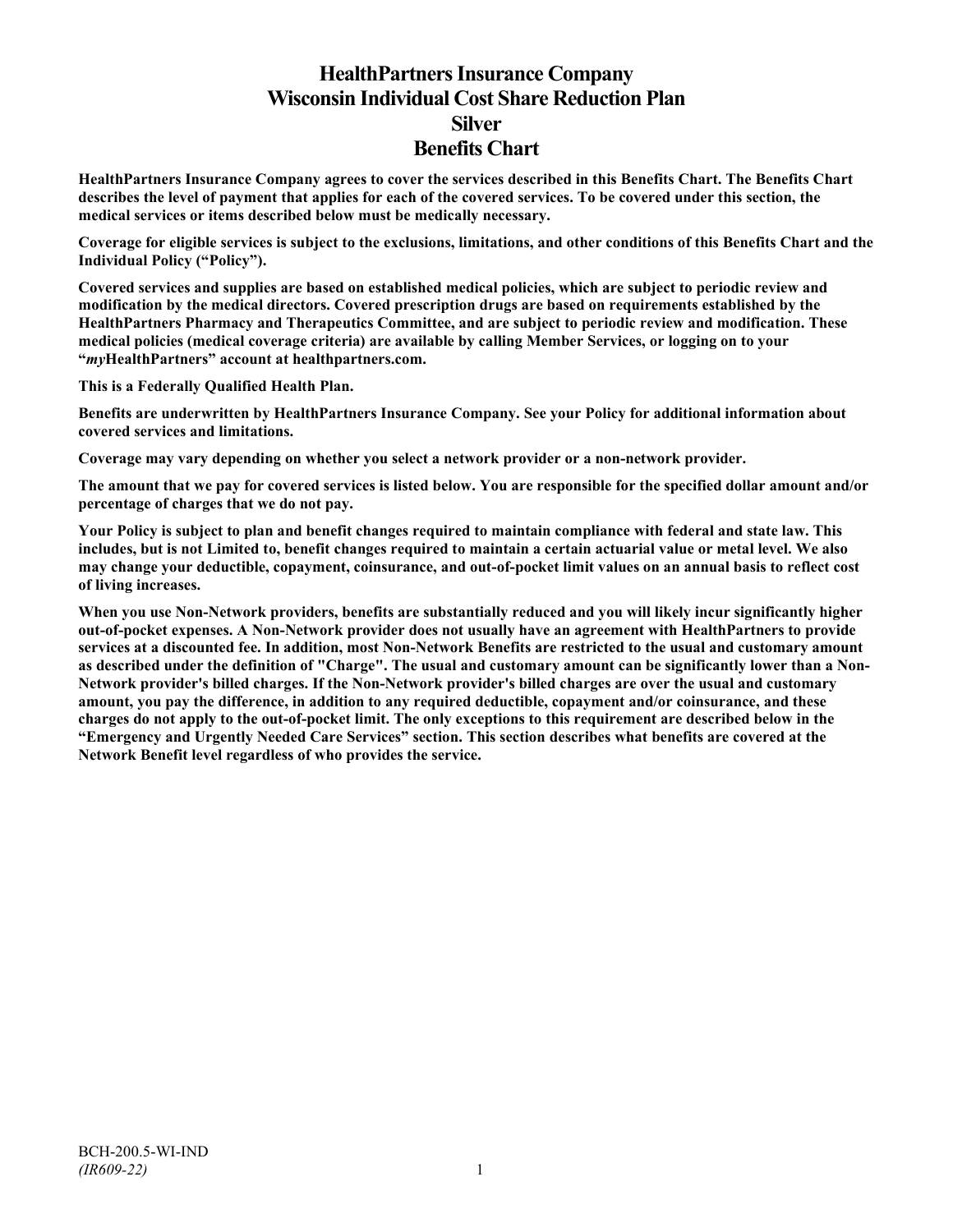## **These definitions apply to the Benefits Chart. They also apply to your Policy.**

| <b>Biosimilar Drug:</b> | A prescription drug, approved by the Food and Drug Administration (FDA), that the FDA has<br>determined is biosimilar to and interchangeable with a biological brand name drug. Biosimilar<br>drugs are not considered generic drugs and are not covered under the generic drug benefit.                                                                                                                                                                                                                                                                                                                                     |
|-------------------------|------------------------------------------------------------------------------------------------------------------------------------------------------------------------------------------------------------------------------------------------------------------------------------------------------------------------------------------------------------------------------------------------------------------------------------------------------------------------------------------------------------------------------------------------------------------------------------------------------------------------------|
| <b>Brand Name Drug:</b> | A prescription drug, approved by the Food and Drug Administration (FDA), that is manufactured,<br>sold or licensed for sale under a trademark by the pharmaceutical company that originally<br>researched and developed the drug. Brand name drugs have the same active-ingredient formula as<br>the generic version of the drug. However, generic drugs are manufactured and sold by other drug<br>manufacturers and are generally not available until after the patent on the brand name drug has<br>expired. A few brand name drugs may be covered at the generic benefit level if this is indicated on<br>the formulary. |
| <b>Calendar Year:</b>   | This is the 12-month period beginning 12:01 A.M. Central Time, on January 1, and ending 12:00<br>A.M. Central Time of the next following December 31.                                                                                                                                                                                                                                                                                                                                                                                                                                                                        |
| Charge:                 | For covered services delivered by a network provider, this is the provider's discounted fee for a<br>given medical/surgical service, procedure or item.                                                                                                                                                                                                                                                                                                                                                                                                                                                                      |
|                         | For covered services delivered by non-network providers, a contracted rate may apply if such<br>arrangement is available to HealthPartners.                                                                                                                                                                                                                                                                                                                                                                                                                                                                                  |
|                         | For the Usual and Customary Charge for covered services delivered by non-network providers,<br>our payment is calculated using one of the following options in the following order, depending on<br>availability: 1) a percentage of the Medicare fee schedule; 2) a comparable schedule if the service<br>is not on the Medicare fee schedule; or 3) a commercially reasonable rate for such service if a fee<br>schedule is not available.                                                                                                                                                                                 |
|                         | The Usual and Customary Charge is the maximum amount allowed that we consider in the<br>calculation of the payment of charges incurred for certain covered services. You must pay for any<br>charges above the usual and customary charge, and they do not apply to the out-of-pocket limit.                                                                                                                                                                                                                                                                                                                                 |
|                         | A charge is incurred for covered ambulatory medical and surgical services, on the date the service<br>or item is provided. A charge is incurred for covered inpatient services, on the date of admission to<br>a hospital. To be covered, a charge must be incurred on or after your effective date and on or<br>before the termination date.                                                                                                                                                                                                                                                                                |
|                         | Copayment/Coinsurance: The specified dollar amount, or percentage, of charges incurred for covered services, which we do<br>not pay, but which you must pay, each time you receive certain medical services, procedures or<br>items. Our payment for those covered services or items begins after the copayment or coinsurance<br>is satisfied. Covered services or items requiring a copayment or coinsurance are specified in this<br>Benefits Chart.                                                                                                                                                                      |
|                         | For services provided by a network provider:                                                                                                                                                                                                                                                                                                                                                                                                                                                                                                                                                                                 |
|                         | An amount which is listed as a flat dollar copayment is applied to a network provider's discounted<br>charges for a given service. However, if the network provider's discounted charges for a service or<br>item is less than the flat dollar copayment, you will pay the network provider's discounted charge.<br>An amount which is listed as a percentage of charges or coinsurance is based on the network<br>provider's discounted charges, calculated at the time the claim is processed, which may include an<br>agreed upon fee schedule rate for case rate or withhold arrangements.                               |
|                         | For services provided by a Non-Network provider:                                                                                                                                                                                                                                                                                                                                                                                                                                                                                                                                                                             |
|                         | Any copayment or coinsurance is applied to the lesser of the provider's charges or the usual and<br>customary charge for a service.                                                                                                                                                                                                                                                                                                                                                                                                                                                                                          |
|                         | A copayment or coinsurance is due at the time a service is provided, or when billed by the<br>provider. The copayment or coinsurance applicable for a scheduled visit with a network provider<br>will be collected for each visit, late cancellation and failed appointment.                                                                                                                                                                                                                                                                                                                                                 |
|                         |                                                                                                                                                                                                                                                                                                                                                                                                                                                                                                                                                                                                                              |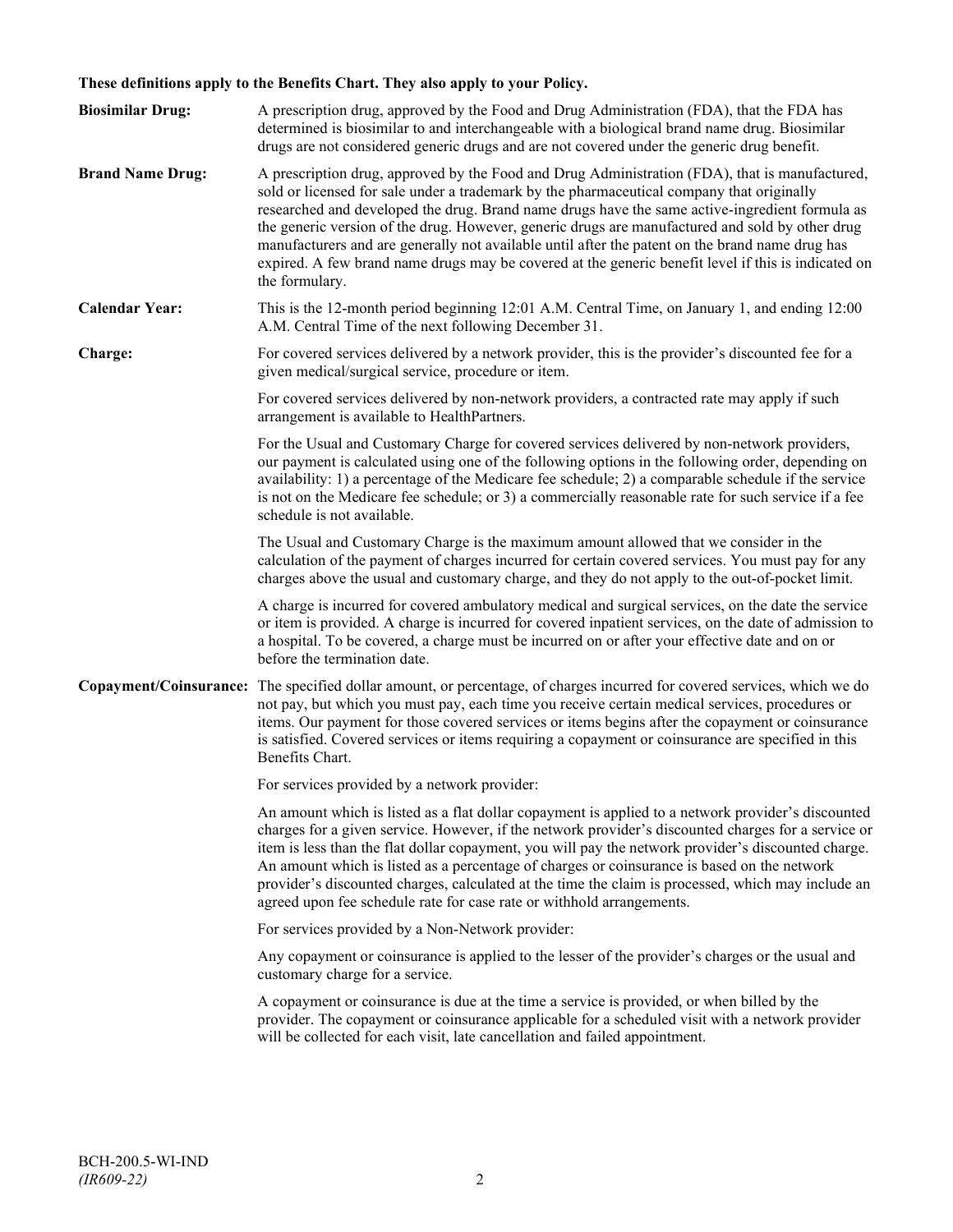| Deductible:                    | The specified dollar amount of charges incurred for covered services, which we do not pay, but an<br>enrollee or a family has to pay first in a calendar year. Our payment for those services or items<br>begins after the deductible is satisfied. For network providers, the amount of the charges that apply<br>to the deductible are based on the network provider's discounted charges, calculated at the time<br>the claim is processed, which may include an agreed upon fee schedule rate for case rate or<br>withhold arrangements. For non-network providers, the amount of charges that apply to the<br>deductible are the lesser of the provider's charges or the usual and customary charge for a service. |
|--------------------------------|-------------------------------------------------------------------------------------------------------------------------------------------------------------------------------------------------------------------------------------------------------------------------------------------------------------------------------------------------------------------------------------------------------------------------------------------------------------------------------------------------------------------------------------------------------------------------------------------------------------------------------------------------------------------------------------------------------------------------|
|                                | Any amounts paid or reimbursed by a third party, including, but not Limited to: point of service<br>rebates, manufacturer coupons, manufacturer debit cards or other forms of direct reimbursement to<br>an Insured for a product or service, will not apply toward your deductible, to the extent permitted<br>under state and federal law.                                                                                                                                                                                                                                                                                                                                                                            |
|                                | Your plan has an embedded deductible. This means once a member meets the individual<br>deductible, the plan begins paying benefits for that person. If two or more members of the family<br>meet the family deductible, the plan begins paying benefits for all members of the family,<br>regardless of whether each member has met the individual deductible. However, a member may<br>not contribute more than the individual deductible toward the family deductible.                                                                                                                                                                                                                                                |
|                                | All services are subject to the deductible unless otherwise indicated below in this Benefits Chart.                                                                                                                                                                                                                                                                                                                                                                                                                                                                                                                                                                                                                     |
| Formulary:                     | This is a current list, which may be revised from time to time, of prescription drugs, medications,<br>equipment and supplies covered by us as indicated in this Benefits Chart which are covered at the<br>highest benefit level. Some drugs on the formulary may require prior authorization to be covered<br>as formulary drugs. The formulary, and information on drugs that require prior authorization, are<br>available by calling Member Services, or logging on to your "myHealthPartners" account at<br>healthpartners.com.                                                                                                                                                                                   |
| <b>Generic Drug:</b>           | A prescription drug, approved by the Food and Drug Administration (FDA), that the FDA has<br>determined is comparable to a brand name drug product in dosage form, strength, route of<br>administration, quality, intended use and documented bioequivalence. Generally, generic drugs<br>cost less than brand name drugs. Some brand name drugs may be covered at the generic drug<br>benefit level if this is indicated on the formulary.                                                                                                                                                                                                                                                                             |
| <b>Non-Formulary Drug:</b>     | This is a prescription drug, approved by the Food and Drug Administration (FDA), that is not on<br>the formulary, is medically necessary and is not investigative or experimental or otherwise<br>excluded under your Policy.                                                                                                                                                                                                                                                                                                                                                                                                                                                                                           |
| <b>Out-of-Pocket Expenses:</b> | You pay the specified copayments/coinsurance and deductibles applicable for particular services,<br>subject to the out-of-pocket limit described below. These amounts are in addition to the monthly<br>enrollment payments.                                                                                                                                                                                                                                                                                                                                                                                                                                                                                            |
| <b>Out-of-Pocket Limit:</b>    | You pay the copayments/coinsurance and deductibles for covered services, to the individual or<br>family out-of-pocket limit. Thereafter we cover 100% of charges incurred for all other covered<br>services, for the rest of the calendar year. You pay amounts greater than the out-of-pocket limit if<br>you exceed any visits or day limits.                                                                                                                                                                                                                                                                                                                                                                         |
|                                | Non-Network Benefits above the usual and customary charge (see definition of charge above) do<br>not apply to the out-of-pocket limit.                                                                                                                                                                                                                                                                                                                                                                                                                                                                                                                                                                                  |
|                                | Non-Network Benefits for transplant surgery do not apply to the out-of-pocket limit.                                                                                                                                                                                                                                                                                                                                                                                                                                                                                                                                                                                                                                    |
|                                | You are responsible to keep track of the out-of-pocket expenses. Contact our Member Services<br>department for assistance in determining the amount paid by the enrollee for specific eligible<br>services received. Claims for reimbursement under the out-of-pocket limit provisions are subject<br>to the same time limits and provisions described under the "Claims Provisions" section of the<br>Contract.                                                                                                                                                                                                                                                                                                        |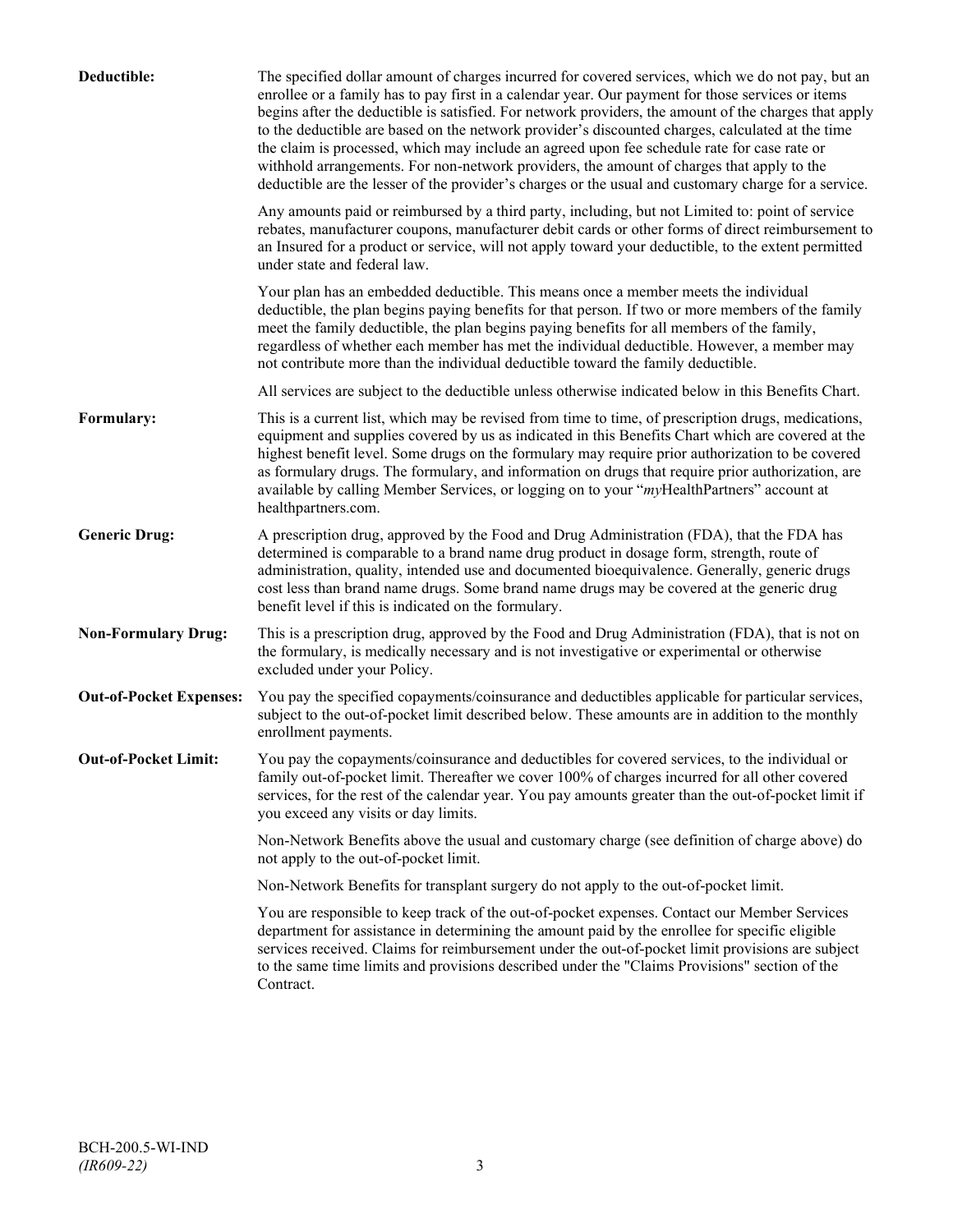|                             | Primary Care Providers: These are providers in the following categories: Family Practice, General Practice, Internal<br>Medicine, Pediatrics, Adolescent Medicine, Adult Medicine and Geriatrics.                                                                                                                                                                                                                                                                                                                                    |
|-----------------------------|--------------------------------------------------------------------------------------------------------------------------------------------------------------------------------------------------------------------------------------------------------------------------------------------------------------------------------------------------------------------------------------------------------------------------------------------------------------------------------------------------------------------------------------|
|                             | Specialty Care Providers: These are providers who are not in the following categories: Family Practice, General Practice,<br>Internal Medicine, Pediatrics, Adolescent Medicine, Adult Medicine and Geriatrics.                                                                                                                                                                                                                                                                                                                      |
| <b>Specialty Drug List:</b> | This is a current list, which may be revised from time to time, of prescription drugs, medications,<br>equipment and supplies, which are typically bio-pharmaceuticals. The purpose of a specialty drug<br>list is to facilitate enhanced monitoring of complex therapies used to treat specific conditions.<br>Specialty drugs are covered by us as indicated in this Benefits Chart. The specialty drug list is<br>available by calling Member Services, or logging on to your "myHealthPartners" account at<br>healthpartners.com |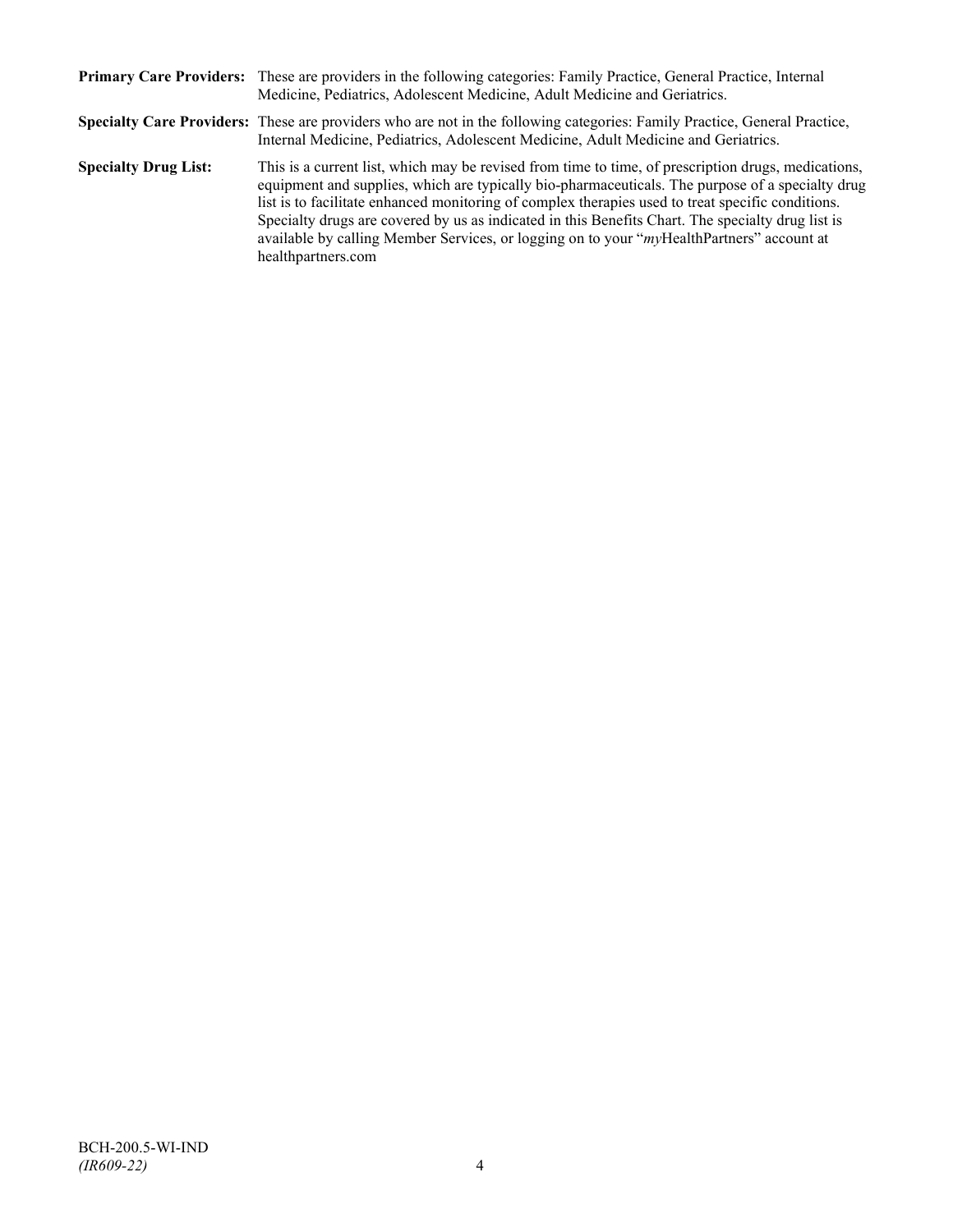## **DEDUCTIBLES AND OUT-OF-POCKET LIMITS**

#### **Individual Calendar Year Deductible**

| <b>Network Benefits</b> | <b>Non-Network Benefits</b> |
|-------------------------|-----------------------------|
| \$3,700                 | \$20,000                    |

#### **Family Calendar Year Deductible**

| <b>Network Benefits</b> | Non-Network Benefits |
|-------------------------|----------------------|
| \$7,400                 | \$40,000             |

Your individual and family deductible amounts may be indexed to allow for changes under Federal rules.

Your Policy has an embedded deductible. This means once you meet the individual deductible, we begin paying benefits. If two or more covered members of the family meet the family deductible, we begin paying benefits for all covered members of the family, regardless of whether each member has met the individual deductible. However, you may not contribute more than the individual deductible amount towards the family deductible.

Separate deductibles must be satisfied under the Network Benefits and Non-Network Benefits.

Any amounts paid or reimbursed by a third party, including but not Limited to: point of service rebates, manufacturer coupons, manufacturer debit cards or other forms of direct reimbursement to an Insured for a product or service, will not apply toward your deductible, to the extent permitted under state and federal law.

#### **Individual Calendar Year Out-of-Pocket Limit**

| <b>Network Benefits</b> | <b>Non-Network Benefits</b> |
|-------------------------|-----------------------------|
| \$6,950                 | None.                       |

#### **Family Calendar Year Out-of-Pocket Limit**

| Network Benefits | Non-Network Benefits |
|------------------|----------------------|
| \$13,900         | None.                |

Your individual and family out-of-pocket amounts may be indexed to allow for changes under Federal rules.

Separate Out-of-Pocket Limits must be satisfied under Network Benefits and Non-Network Benefits.

Non-Network Benefits above the usual and customary charge will not apply to the individual or family Out-of-Pocket.

Any amounts paid or reimbursed by a third party, including but not Limited to: point of service rebates, manufacturer coupons, manufacturer debit cards or other forms of direct reimbursement to an Insured for a product or service, will not apply as an outof-pocket expense, to the extent permitted under state and federal law.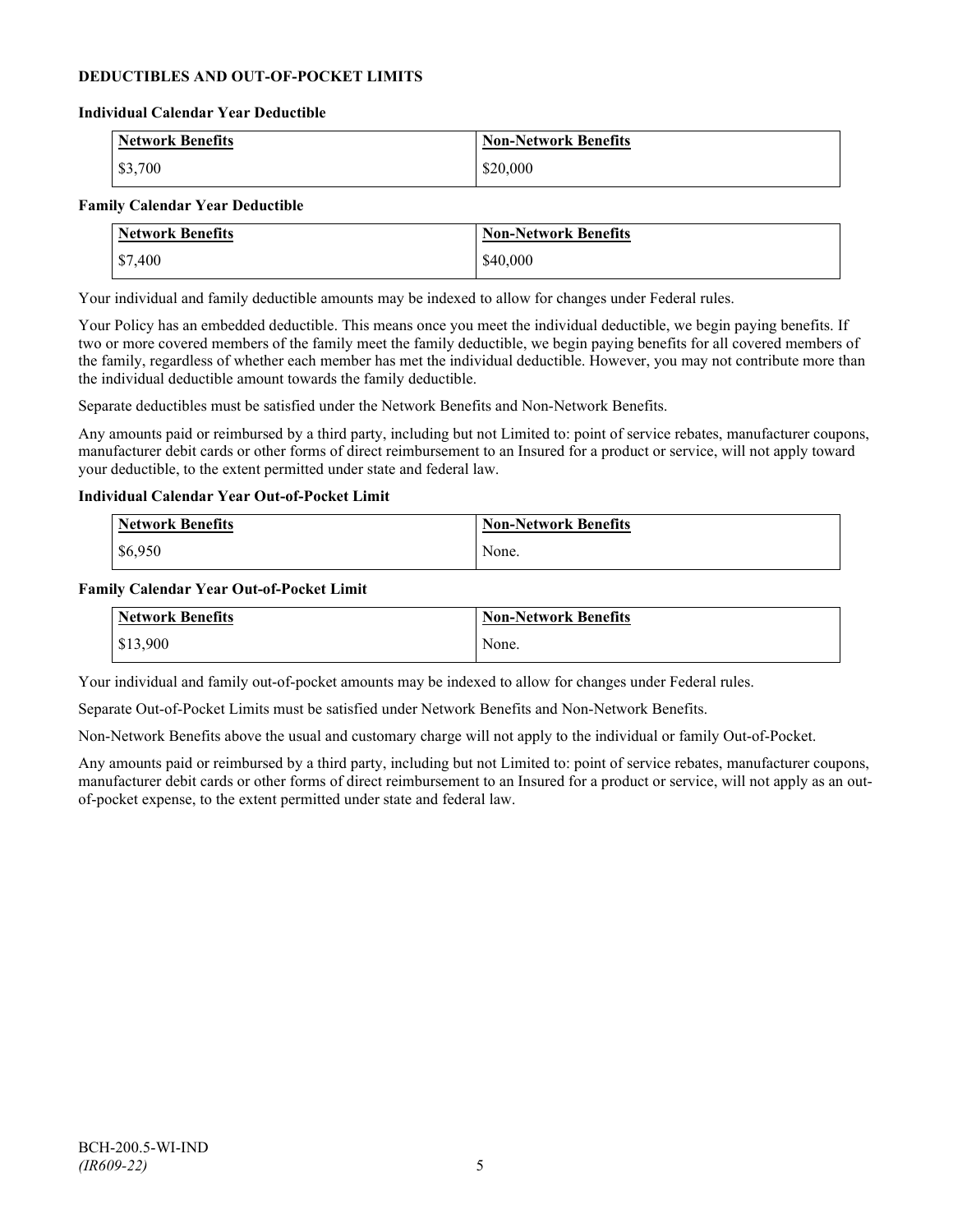## **AMBULANCE AND MEDICAL TRANSPORTATION**

## **Covered Services:**

We cover ambulance and medical transportation for medical emergencies.

We also cover medically necessary, non-emergency transportation if it meets our medical coverage criteria.

Covered services are based on established medical policies, which are subject to periodic review and modification by the medical directors. These medical policies (medical coverage criteria) and applicable prior authorization requirements are available by calling Member Services, or logging on to your "*my*HealthPartners" account a[t healthpartners.com.](http://www.healthpartners.com/)

| <b>Network Benefits</b>      | <b>Non-Network Benefits</b> |
|------------------------------|-----------------------------|
| 80% of the charges incurred. | See Network Benefits.       |

#### **Not Covered:**

See "Services Not Covered" in your Policy.

## **AUTISM SERVICES**

## **Covered Services:**

We cover prior authorized evidence-based intensive-level and non-intensive-level treatment of autism spectrum disorders (autism disorder, Asperger's syndrome or pervasive development disorder not otherwise specified).

Covered services are based on established medical policies, which are subject to periodic review and modification by the medical directors. These medical policies (medical coverage criteria) are available by calling Member Services, or logging on to your "*my*HealthPartners" account at [healthpartners.com.](http://www.healthpartners.com/)

Your network provider will coordinate the prior authorization process for any autism treatment services. You may call Member Services at 952-883-5900 or toll-free at 888-360-0622 if you have any questions or concerns regarding the authorization process.

Please call Member Services at 952-883-5900 or toll-free at 888-360-0622 to request authorization for autism treatment services from a Non-Network provider.

**Intensive-level services for children diagnosed with autism spectrum disorders.** Intensive-level services must begin on or after 2 years of age and end before 9 years of age. Intensive-level services, on average, are services provided for more than 20 hours of treatment per week. (The average number of hours a week is calculated over a 6-month period.)

| <b>Network Benefits</b>                                                                                                                              | <b>Non-Network Benefits</b>                                              |
|------------------------------------------------------------------------------------------------------------------------------------------------------|--------------------------------------------------------------------------|
| 100% of the charges incurred, subject to a<br>copayment of \$20 per visit.<br>Deductible does not apply.<br>Limited to 240 visits per calendar year. | 50% of the charges incurred.<br>Limited to 240 visits per calendar year. |

The maximum number of visits is combined for Network Benefits and Non-Network Benefits. Visit limits are based on minimum coverage amount available at the time of publication. Additional visits may be available if required due to revised minimum coverage amounts issued by the Office of the Commissioner of Insurance. See our medical coverage criteria for current visit limits.

#### **Intensive-Level Services Lifetime Maximum Benefit**

| <b>Network Benefits</b>                               | <b>Non-Network Benefits</b>                           |
|-------------------------------------------------------|-------------------------------------------------------|
| 4 years of cumulative services under this plan or any | 4 years of cumulative services under this plan or any |
| other plan.                                           | other plan.                                           |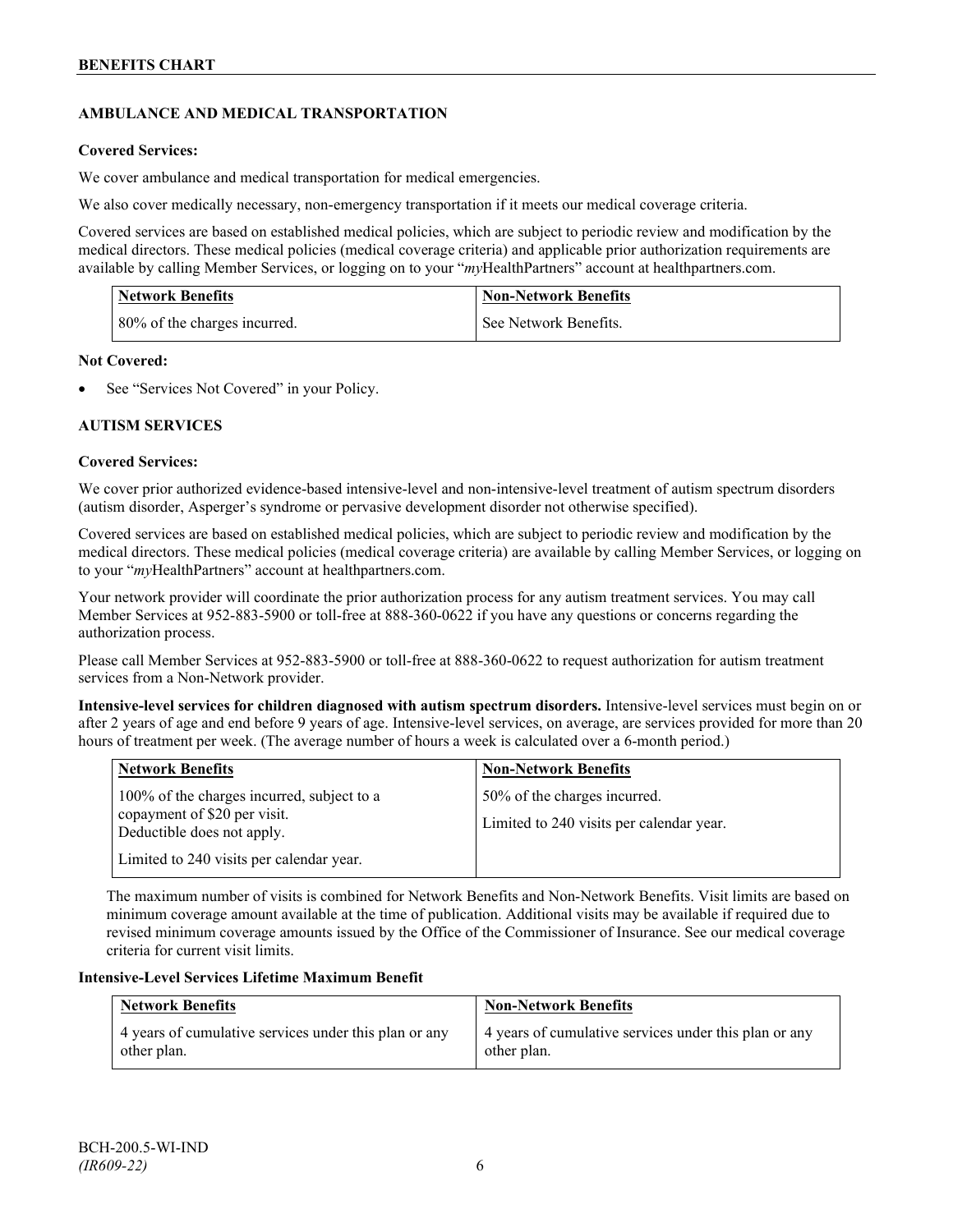## **Non-intensive-level services for Insureds diagnosed with autism spectrum disorders**

| <b>Network Benefits</b>                                                                                  | <b>Non-Network Benefits</b>                                              |
|----------------------------------------------------------------------------------------------------------|--------------------------------------------------------------------------|
| 100% of the charges incurred, subject to a<br>copayment of \$20 per visit.<br>Deductible does not apply. | 50% of the charges incurred.<br>Limited to 120 visits per calendar year. |
| Limited to 120 visits per calendar year.                                                                 |                                                                          |

The maximum number of visits is combined for Network Benefits and Non-Network Benefits. Visit limits are based on minimum coverage amount available at the time of publication. Additional visits may be available if required due to revised minimum coverage amounts issued by the Office of the Commissioner of Insurance. See our medical coverage criteria for current visit limits.

## **Not Covered:**

See "Services Not Covered" in your Policy.

## **BEHAVIORAL HEALTH SERVICES**

#### **Covered Services:**

Covered services are based on established medical policies, which are subject to periodic review and modification by the medical directors. These medical policies (medical coverage criteria) are available by calling Member Services, or logging on to your "*my*HealthPartners" account at [healthpartners.com.](http://www.healthpartners.com/)

**Transitional treatment services.** These are services for the treatment of nervous or mental disorders, and substance use disorders which are provided to an Insured in a less restrictive manner than are inpatient hospital services but in a more intensive manner than are outpatient services. Transitional treatment services are services offered by a provider, and certified by the Wisconsin Department of Health Services for each of the following (except the last bulleted item):

- Mental health services for covered adults in a day treatment program.
- Mental health services for covered children in a day hospital treatment program.
- Services for persons with chronic mental illness provided through a community support program.
- Residential treatment programs for dependent covered persons with substance use disorder.
- Substance use disorder services in a day treatment program.
- Services for persons who are experiencing a mental health crisis or who are in a situation likely to turn into a mental health crisis if support is not provided.
- Intensive outpatient programs for the treatment of psychoactive substance use disorders provided in accordance with the patient placement criteria of the American Society of Addiction Medicine.

## **Mental health services**

We cover services for mental health diagnoses as described in the Diagnostic and Statistical Manual of Mental Disorders – Fifth Edition (DSM 5) (most recent edition).

We provide coverage for mental health treatment ordered by a Wisconsin court under a valid court order that is issued on the basis of a behavioral care evaluation performed by a licensed psychiatrist or doctoral level licensed psychologist, which includes a diagnosis and an individual treatment plan for care in the most appropriate, least restrictive environment. We must be given a copy of the court order and the behavioral care evaluation, and the service must be a covered benefit under your Policy, and the service must be provided by a network provider, or other provider as required by law.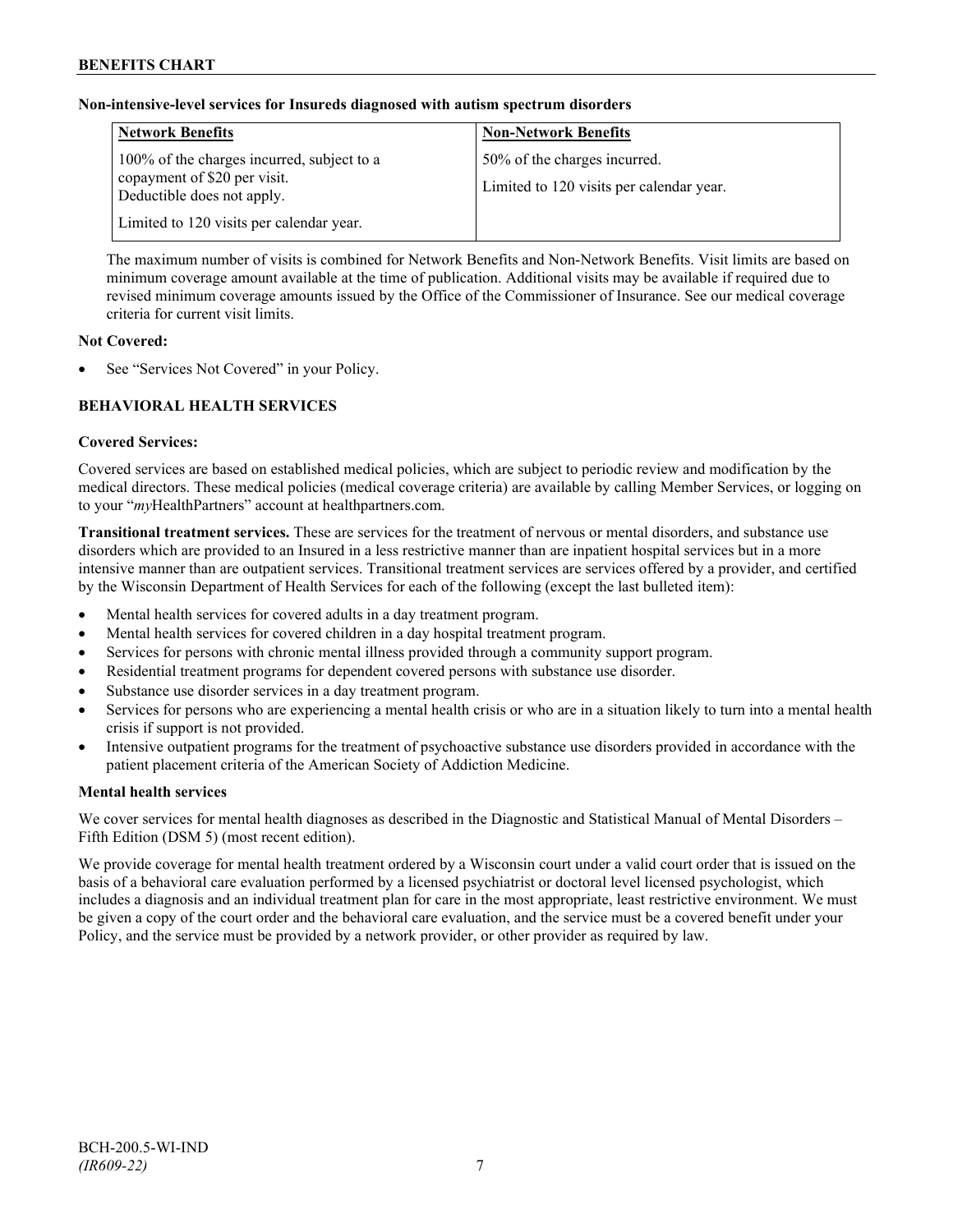**Outpatient services:** We cover medically necessary outpatient professional mental health services for evaluation, crisis intervention, and treatment of mental health disorders.

A comprehensive diagnostic assessment will be used as the basis for a determination by a mental health professional, concerning the appropriate treatment and the extent of services required.

Outpatient services we cover for a diagnosed mental health condition include the following:

- Individual, group, family and multi-family therapy;
- Medication management provided by a physician, certified nurse practitioner, or physician's assistant;
- Psychological testing services for the purposes of determining the differential diagnoses and treatment planning for patients currently receiving behavioral health services;
- Partial hospitalization services in a licensed hospital or community mental health center;
- Psychotherapy and nursing services provided in the home if authorized by us; and
- Treatment for gender dysphoria.

| <b>Network Benefits</b>                                                                                                                                    | <b>Non-Network Benefits</b>  |
|------------------------------------------------------------------------------------------------------------------------------------------------------------|------------------------------|
| 100% of the charges incurred, subject to a<br>copayment of \$20 per visit.<br>Deductible does not apply.<br>For family therapy, only one copayment will be | 50% of the charges incurred. |
| charged, regardless of the number of Insureds primarily<br>involved in the therapy.                                                                        |                              |

#### **Group therapy**

| <b>Network Benefits</b>                                                                                  | <b>Non-Network Benefits</b>  |
|----------------------------------------------------------------------------------------------------------|------------------------------|
| 100% of the charges incurred, subject to a<br>copayment of \$10 per visit.<br>Deductible does not apply. | 50% of the charges incurred. |

#### **Inpatient services, including mental health residential treatment services:** We cover the following:

- Medically necessary inpatient services in a hospital or licensed residential treatment facility and professional services for treatment of mental health disorders. Medical stabilization is covered under inpatient hospital services in the "Hospital and Skilled Nursing Facility Services" section.
- Medically necessary mental health residential treatment service. This care must be authorized by us and provided by a hospital or residential behavioral health treatment facility licensed by the local state or Department of Health and Human Services. Services not covered under this benefit include halfway houses, group homes, extended care facilities, shelter services, correctional services, detention services, group residential services, foster care services and wilderness programs.

| <b>Network Benefits</b>      | <b>Non-Network Benefits</b>  |
|------------------------------|------------------------------|
| 80% of the charges incurred. | 50% of the charges incurred. |

**Transitional treatment services:** We cover transitional treatment services described above for treatment of mental and nervous disorders**.**

| <b>Network Benefits</b>                                                                                  | <b>Non-Network Benefits</b>  |
|----------------------------------------------------------------------------------------------------------|------------------------------|
| 100% of the charges incurred, subject to a<br>copayment of \$20 per visit.<br>Deductible does not apply. | 50% of the charges incurred. |

#### **Substance use disorder (SUD) treatment services**

We cover medically necessary services for assessments by a licensed alcohol and drug counselor and treatment of substance use disorders as defined in the latest edition of the DSM 5.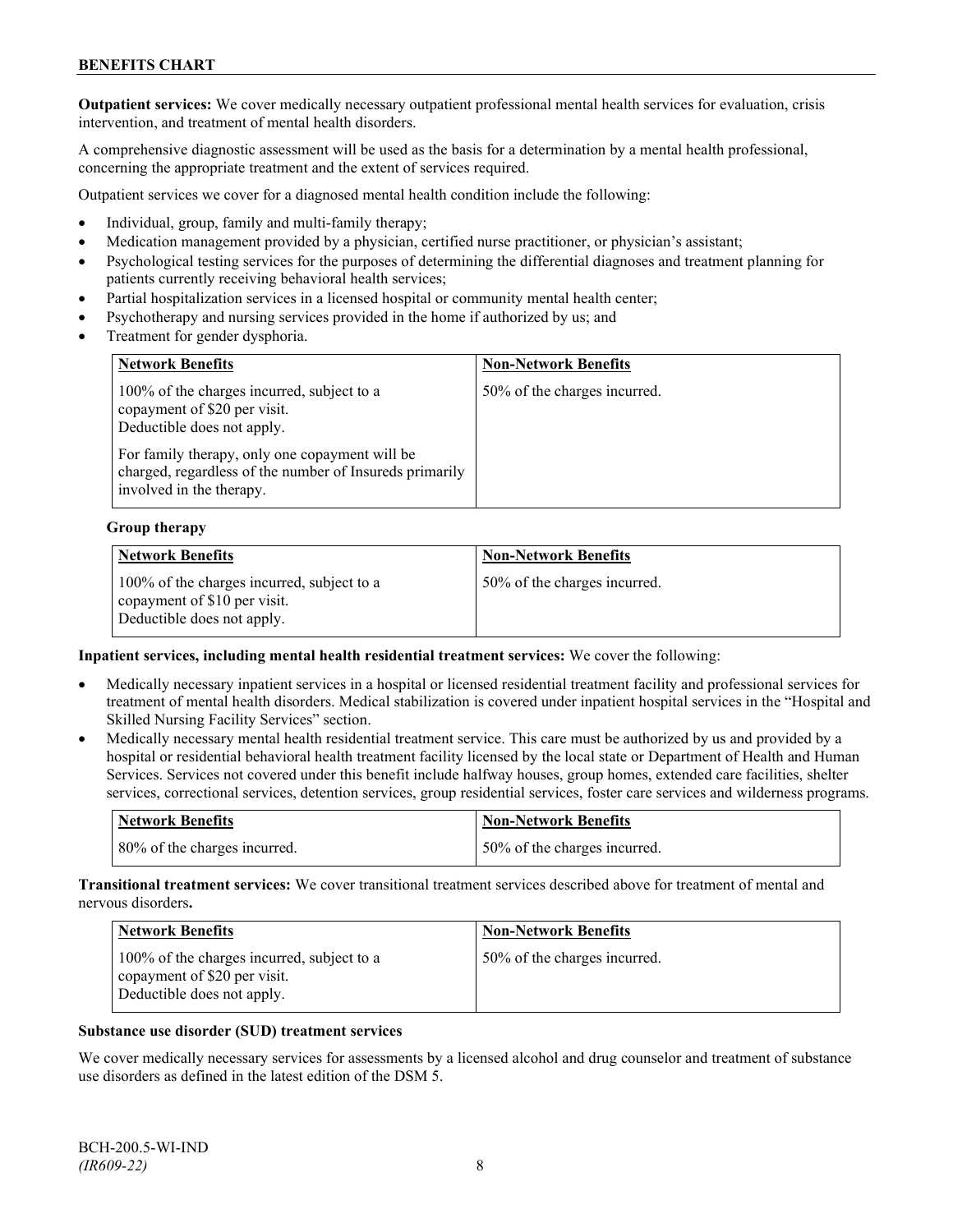**Outpatient services:** We cover medically necessary outpatient professional services for diagnosis and treatment of substance use disorders. Substance use disorder treatment services must be provided by a program licensed by the local Department of Health Services.

Outpatient services we cover for a diagnosed substance use disorder include the following:

- Individual, group, family, and multi-family therapy provided in an office setting; and
- Opiate replacement therapy including methadone and buprenorphine treatment.

| <b>Network Benefits</b>                                                                                  | <b>Non-Network Benefits</b>  |
|----------------------------------------------------------------------------------------------------------|------------------------------|
| 100% of the charges incurred, subject to a<br>copayment of \$20 per visit.<br>Deductible does not apply. | 50% of the charges incurred. |

**Inpatient services:** We cover the following:

- Medically necessary inpatient services in a hospital or a licensed residential primary treatment center.
- Services provided in a hospital that is licensed by the local state and accredited by Medicare; and
- Detoxification services in a hospital or community detoxification facility if it is licensed by the local Department of Health Services.

| <b>Network Benefits</b>      | <b>Non-Network Benefits</b>  |
|------------------------------|------------------------------|
| 80% of the charges incurred. | 50% of the charges incurred. |

**Transitional treatment services:** We cover transitional treatment services described above for treatment of substance use disorder.

| <b>Network Benefits</b>                                                                                  | <b>Non-Network Benefits</b>  |
|----------------------------------------------------------------------------------------------------------|------------------------------|
| 100% of the charges incurred, subject to a<br>copayment of \$20 per visit.<br>Deductible does not apply. | 50% of the charges incurred. |

**Out of area services for Wisconsin students:** If a dependent child is a student located in a school in Wisconsin, but outside of our service area, we cover mental health and substance use disorder services as required under Wisconsin Statute 609.655.

- The student may have a clinical assessment from a local, non-network mental health or substance use disorder treatment provider at the network benefit level when prior authorized by us.
- If outpatient services are recommended in the clinical assessment, five outpatient visits from a non-network provider will be covered at the network benefit level.
- Our Medical Director will determine the need for continuing treatment by the non-network provider; additional visits may be approved.
- Coverage for the outpatient services will not be provided if the recommended treatment would keep the student from attending school on a regular basis or if the student is no longer attending the school full-time.

This benefit is subject to the limitations shown in this "Behavioral Health Services" section.

| <b>Network Benefits</b>                                                                                  | <b>Non-Network Benefits</b>  |
|----------------------------------------------------------------------------------------------------------|------------------------------|
| 100% of the charges incurred, subject to a<br>copayment of \$20 per visit.<br>Deductible does not apply. | 50% of the charges incurred. |

A dependent child enrolled in a school outside of Wisconsin in not eligible for the benefit.

#### **Not Covered:**

See "Services Not Covered" in your Policy.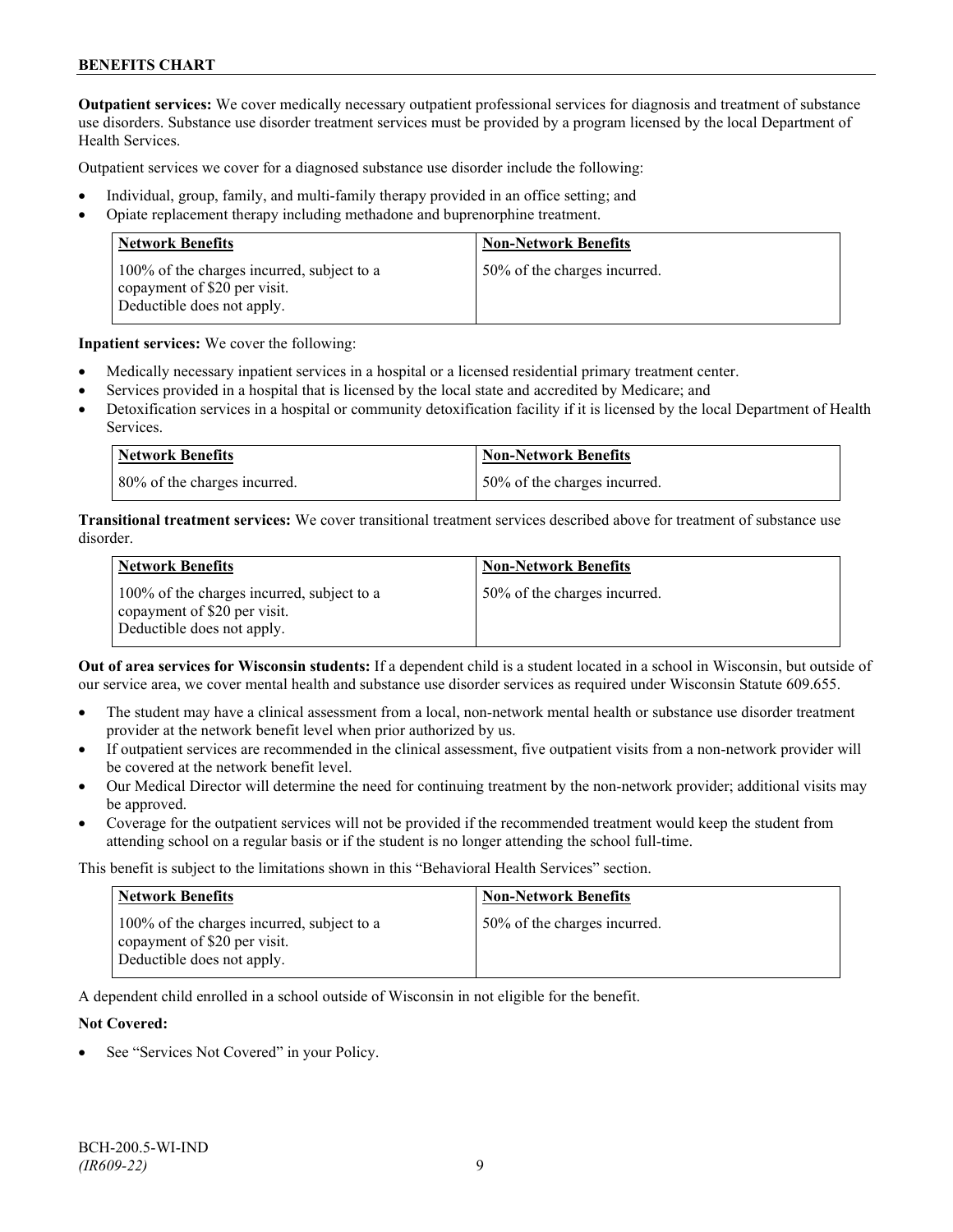## **CHIROPRACTIC SERVICES**

## **Covered Services:**

We cover chiropractic services for rehabilitative care. Chiropractic services are adjustments to any abnormal articulations of the human body, especially those of the spinal column, for the purpose of giving freedom of action to impinged nerves that may cause pain or deranged function.

Massage therapy which is performed in conjunction with other treatment/modalities by a chiropractor, is part of a prescribed treatment plan and is not billed separately is covered.

| <b>Network Benefits</b>                                                                                  | <b>Non-Network Benefits</b>  |
|----------------------------------------------------------------------------------------------------------|------------------------------|
| 100% of the charges incurred, subject to a<br>copayment of \$40 per visit.<br>Deductible does not apply. | 50% of the charges incurred. |

## **Not Covered:**

- Massage therapy for the purpose of comfort or convenience of the Insured.
- See "Services Not Covered" in your Policy.

## **CLINICAL TRIALS**

## **Covered Services:**

We cover certain routine services if you participate in a Phase I, Phase II, Phase III or Phase IV approved clinical trial that is conducted in relation to the prevention, detection, or treatment of cancer or other life-threatening disease or condition as defined in the Affordable Care Act. Approved clinical trials include (1) federally funded trials when the study or investigation is approved or funded by any of the federal agencies defined in the Public Health Services Act, section 2709 (d) (1) (A); (2) the study or investigation is conducted under an investigational new drug application reviewed by the Food and Drug Administration; and (3) the study or investigation is a drug trial that is exempt from having such an investigational new drug application. We cover routine patient costs for services that would be eligible under the Policy and this Benefits Chart if the service were provided outside of a clinical trial.

| <b>Network Benefits</b>                               | <b>Non-Network Benefits</b>                           |
|-------------------------------------------------------|-------------------------------------------------------|
| Coverage level is same as corresponding Network       | Coverage level is same as corresponding Non-Network   |
| Benefits, depending on type of service provided, such | Benefits, depending on type of service provided, such |
| as Office Visits for Illness or Injury, Inpatient or  | as Office Visits for Illness or Injury, Inpatient or  |
| Outpatient Hospital Services.                         | Outpatient Hospital Services.                         |

## **Not Covered:**

- The investigative or experimental item, device or service itself.
- Items or services that are provided solely to satisfy data collection and analysis needs and that are not used in the direct clinical management of the patient.
- A service that is clearly inconsistent with widely accepted and established standards of care for a particular diagnosis.
- See "Services Not Covered" in your Policy.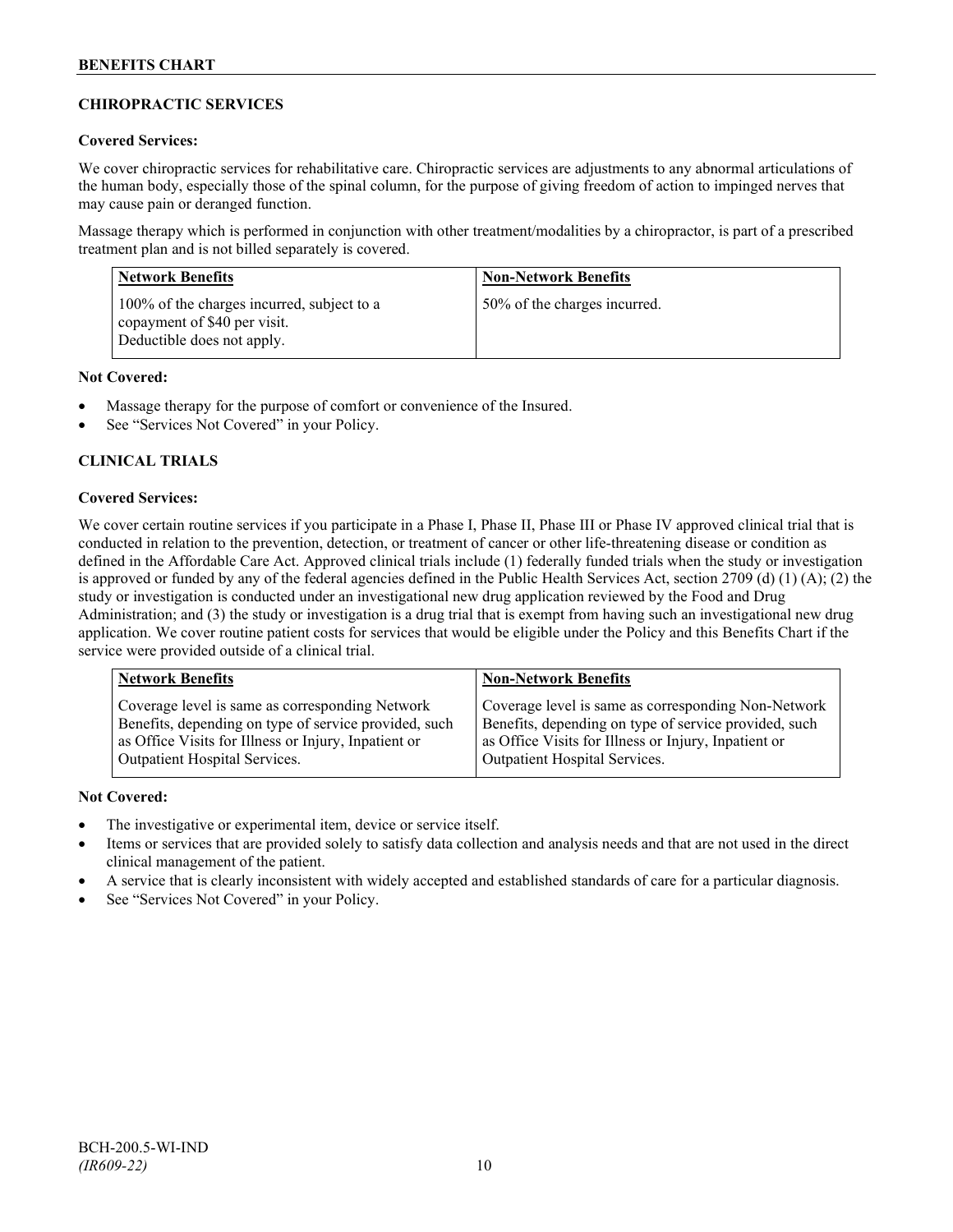## **DENTAL SERVICES**

## **Covered Services:**

We cover services as described below.

**Accidental dental services:** We cover services dentally necessary to treat and restore damage done to sound, natural, unrestored teeth as a result of an accidental injury. Coverage is for damage caused by external trauma to face and mouth only, not for cracked or broken teeth, which result from biting or chewing. We cover restorations, root canals, crowns and replacement of teeth lost that are directly related to the accident in which the Insured was involved. We cover initial exams, xrays and palliative treatment including extractions, and other oral surgical procedures directly related to the accident. Subsequent treatment must be initiated within the specified time-frame and must be directly related to the accident. We do not cover restoration and replacement of teeth that are not "sound and natural" at the time of the accident.

Subsequent treatment must be initiated within the specified time-frame and must be directly related to the accident. We do not cover restoration and replacement of teeth that are not "sound and natural" at the time of the accident.

Full mouth rehabilitation to correct occlusion (bite) and malocclusion (misaligned teeth not due to the accident) are not covered.

When an implant-supported dental prosthetic treatment is pursued, benefits are Limited to the amount that would be paid toward the placement of a removable dental prosthetic appliance that could be used in the absence of implant treatment.

| <b>Network Benefits</b>      | <b>Non-Network Benefits</b> |
|------------------------------|-----------------------------|
| 80% of the charges incurred. | No coverage.                |

For all accidental dental services, treatment and/or restoration must be initiated within six months of the date of the injury. Coverage is Limited to the initial course of treatment and/or initial restoration. Services must be provided within twentyfour months of the date of injury to be covered.

#### **Medical referral dental services**

**Medically necessary outpatient dental services:** We cover medically necessary outpatient dental services. Coverage is Limited to dental services required for treatment of an underlying medical condition, e.g., removal of teeth to complete radiation treatment for cancer of the jaw, cysts and lesions.

| Network Benefits             | <b>Non-Network Benefits</b>  |
|------------------------------|------------------------------|
| 80% of the charges incurred. | 50% of the charges incurred. |

**Medically necessary hospitalization and anesthesia for dental care:** We cover medically necessary hospitalization and anesthesia for dental care. This is Limited to charges incurred by an Insured who: (1) is a child under age 5; (2) is severely disabled; (3) has a medical condition, and requires hospitalization or general anesthesia for dental care treatment; or (4) is a child between ages 5 and 12 and care in dental offices has been attempted unsuccessfully and usual methods of behavior modification have not been successful, or when extensive amounts of restorative care, exceeding 4 appointments, are required.

Coverage is Limited to facility and anesthesia charges. Oral surgeon/dentist professional fees are not covered. The following are examples, though not all-inclusive, of medical conditions which may require hospitalization for dental services: severe asthma, severe airway obstruction or hemophilia. Hospitalization required due to the behavior of the Insured or due to the extent of the dental procedure is not covered.

| <b>Network Benefits</b>      | Non-Network Benefits         |
|------------------------------|------------------------------|
| 80% of the charges incurred. | 50% of the charges incurred. |

**Medical complications of dental care:** We cover medical complications of dental care. Treatment must be medically necessary care and related to medical complications of non-covered dental care, including complications of the head, neck, or substructures.

| Network Benefits             | Non-Network Benefits         |
|------------------------------|------------------------------|
| 80% of the charges incurred. | 50% of the charges incurred. |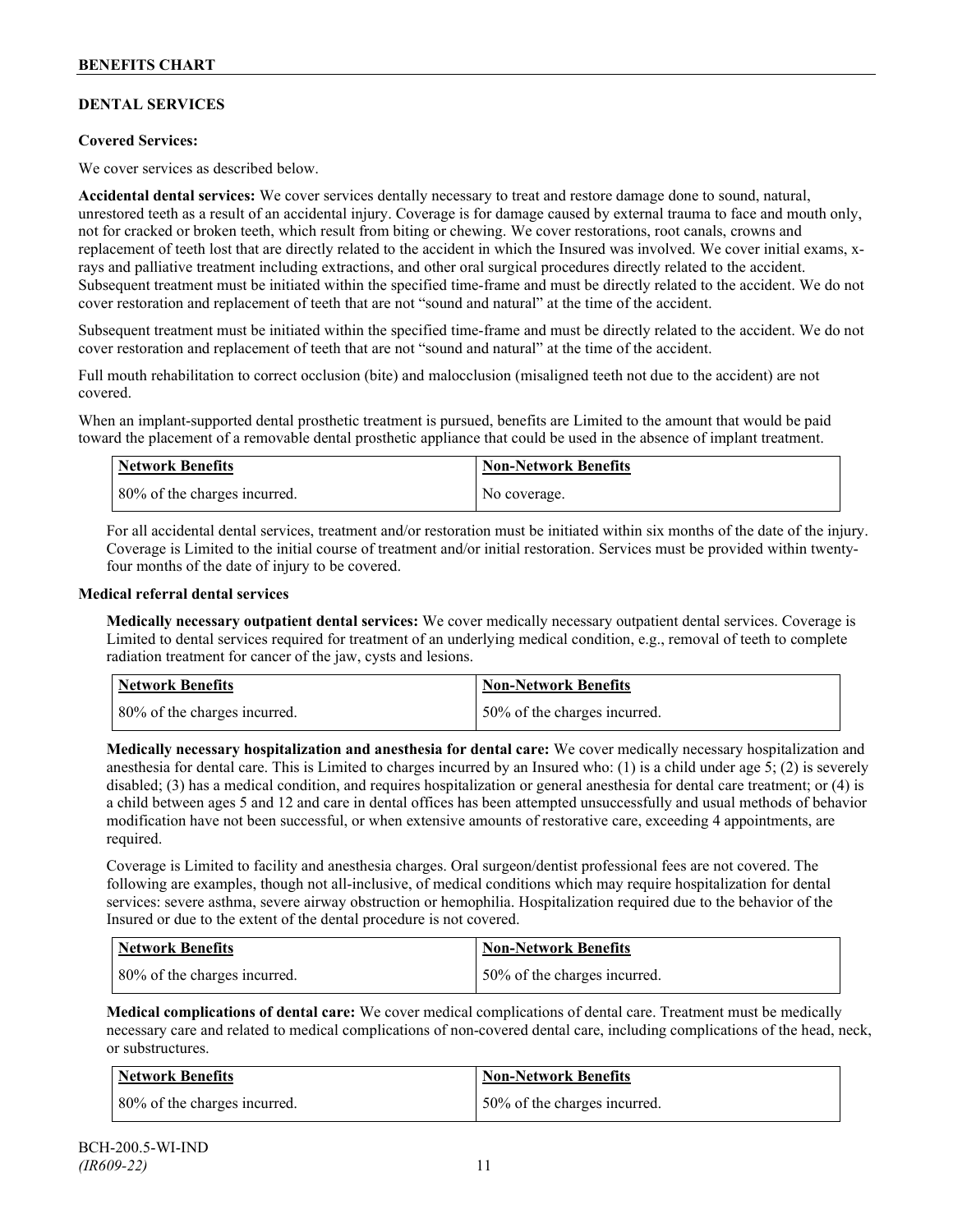**Oral surgery:** We cover oral surgery. Coverage is Limited to treatment of medical conditions requiring oral surgery, such as treatment of oral neoplasm, non-dental cysts, fracture of the jaw, trauma of the mouth and jaw, and any other oral surgery procedures provided as medically necessary dental services.

| Network Benefits             | <b>Non-Network Benefits</b>  |
|------------------------------|------------------------------|
| 80% of the charges incurred. | 50% of the charges incurred. |

**Treatment of cleft lip and cleft palate:** We cover treatment of cleft lip and cleft palate of a dependent child, including orthodontic treatment and oral surgery directly related to the cleft. Dental services which are not required for the treatment of cleft lip or cleft palate are not covered. If a dependent child covered under your Policy is also covered under a dental plan which includes orthodontic services, that dental plan shall be considered primary for the necessary orthodontic services. Oral appliances are subject to the same copayment, conditions and limitations as durable medical equipment.

| <b>Network Benefits</b>                               | <b>Non-Network Benefits</b>                           |
|-------------------------------------------------------|-------------------------------------------------------|
| Coverage level is same as corresponding Network       | Coverage level is same as corresponding Non-Network   |
| Benefits, depending on type of service provided, such | Benefits, depending on type of service provided, such |
| as Office Visits for Illness or Injury, Inpatient or  | as Office Visits for Illness or Injury, Inpatient or  |
| Outpatient Hospital Services.                         | Outpatient Hospital Services.                         |

**Treatment of temporomandibular disorder (TMD) and craniomandibular disorder (CMD):** We cover diagnostic procedures, surgical treatment and non-surgical treatment (including intraoral splint therapy devices) for temporomandibular disorder (TMD) and craniomandibular disorder (CMD), which is medically necessary care. Dental services which are not required to directly treat TMD or CMD are not covered.

| <b>Network Benefits</b>      | Non-Network Benefits         |
|------------------------------|------------------------------|
| 80% of the charges incurred. | 50% of the charges incurred. |

## **Not Covered:**

- Dental treatment, procedures or services not listed in this Benefits Chart.
- Accident-related dental services if treatment is: (1) provided to teeth which are not sound and natural; (2) to teeth which have been restored; (3) initiated beyond six months from the date of the injury; (4) received beyond the initial treatment or restoration; or (5) received beyond twenty-four months from the date of injury.
- Accident-related dental services by a Non-Network provider.
- Oral surgery to remove wisdom teeth.
- Orthognathic treatment or procedures and all related services.
- See "Services Not Covered" in your Policy.

## **DIABETIC EQUIPMENT AND SUPPLIES**

## **Covered Services:**

We cover physician prescribed medically appropriate and necessary drugs and supplies used in the management and treatment of diabetes for members with gestational, Type I or Type II diabetes including durable diabetic equipment and disposable supplies, as described below.

Certain items are only covered if your condition meets our coverage criteria and obtained through an authorized vendor. For more information on what we cover and any prior authorization requirements, call Member Services or log on to your "*my*HealthPartners" account at [healthpartners.com.](http://www.healthpartners.com/)

Insulin and medications for diabetes are covered as outpatient drugs under the "Prescription Drug Services" section.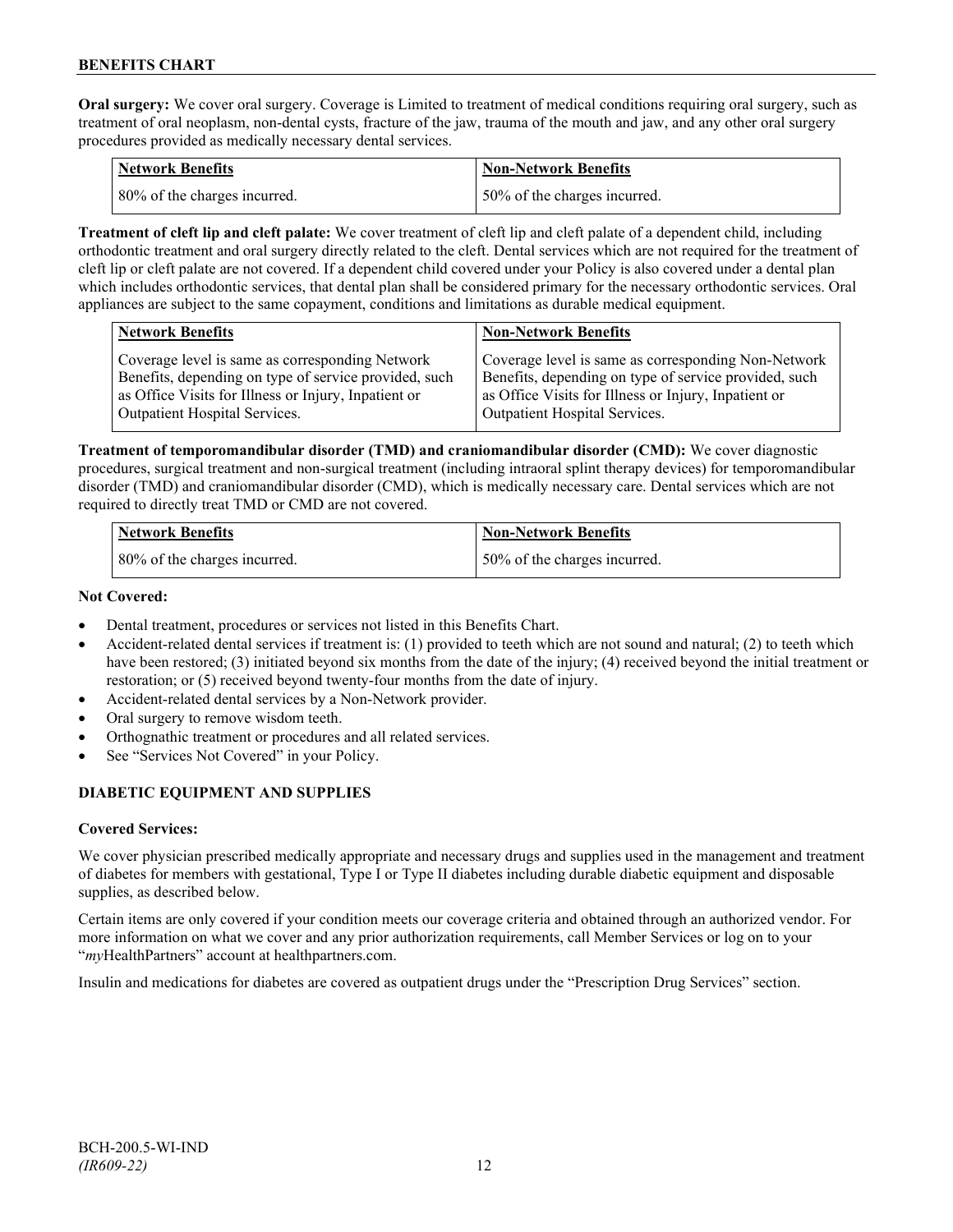**Pumps and pump supplies.** These include diabetic insulin pumps, diabetic infusion pumps and infusion pump supplies such as infusion sets, tubing, connectors and syringe reservoirs.

| <b>Network Benefits</b>      | <b>Non-Network Benefits</b>  |
|------------------------------|------------------------------|
| 80% of the charges incurred. | 50% of the charges incurred. |

#### **All other durable equipment and diabetic supplies**

Durable Diabetic Equipment and Supplies. These include continuous glucose monitoring system (CGMS), transmitter, sensors and receivers, diabetic blood glucose monitors and control/calibrating solutions (for checking accuracy or testing equipment and test strips).

Disposable Diabetic Supplies. These are one-time use supplies, including syringes, lancets, lancet devices, blood and urine ketone test strips, and needles.

Certain diabetic supplies and equipment must be purchased at a pharmacy.

| <b>Network Benefits</b>      | <b>Non-Network Benefits</b>  |
|------------------------------|------------------------------|
| 80% of the charges incurred. | 50% of the charges incurred. |

#### **Limitations:**

- No more than a 90-day supply of diabetic supplies are covered and dispensed at a time.
- We require that certain diabetic supplies and equipment be purchased at a pharmacy.
- Diabetic supplies and equipment are limited to certain models and brands.
- Durable medical equipment and supplies must be obtained from or repaired by approved vendors.
- Covered services and supplies are based on established medical policies, which are subject to periodic review and modification by the medical or dental directors. Our medical policy for diabetic supplies includes information on our required models and brands. These medical policies (medical coverage criteria) are available by calling Member Services, or logging on to your "*my*HealthPartners" account at healthpartners.com.

## **Not Covered:**

- Replacement or repair of any covered items, if the items are (i) damaged or destroyed by misuse, abuse or carelessness, (ii) lost; or (iii) stolen.
- Duplicate or similar items.
- Labor and related charges for repair of any covered items which are more than the cost of replacement by an approved vendor.
- Batteries for monitors and equipment.
- Sales tax, mailing, delivery charges, service call charges.
- See "Services Not Covered" in your Policy.

## **DIAGNOSTIC IMAGING SERVICES**

## **Covered Services:**

We cover diagnostic imaging, when ordered by a provider and provided in a clinic or outpatient hospital facility.

We cover services provided in a clinic or outpatient hospital facility. To see the benefit level for inpatient hospital or skilled nursing facility services, see benefits under Inpatient Hospital and Skilled Nursing Facility Services.

#### **Outpatient magnetic resonance imaging (MRI) and computed tomography (CT)**

| <b>Network Benefits</b>      | <b>Non-Network Benefits</b>   |
|------------------------------|-------------------------------|
| 80% of the charges incurred. | 150% of the charges incurred. |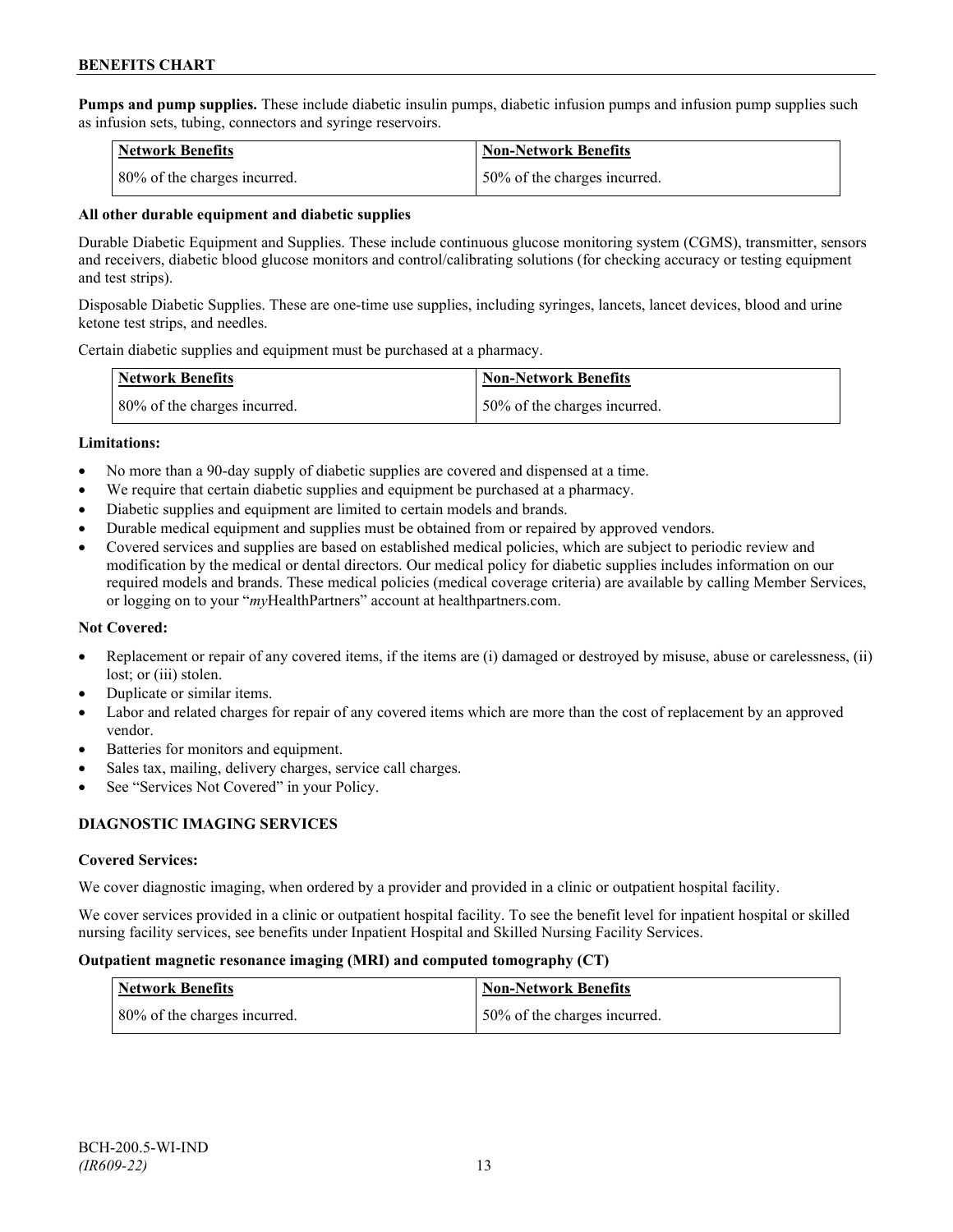#### **All other outpatient diagnostic imaging services**

#### **Services for illness or injury**

| <b>Network Benefits</b>      | Non-Network Benefits          |
|------------------------------|-------------------------------|
| 80% of the charges incurred. | 150% of the charges incurred. |

#### **Preventive services (MRI/CT procedures are not considered preventive)**

Diagnostic imaging services associated with preventive services are covered at the benefit level shown in the "Preventive Services" section of this Benefits Chart.

#### **Not Covered:**

See "Services Not Covered" in your Policy.

## **DURABLE MEDICAL EQUIPMENT, PROSTHETICS, ORTHOTICS AND SUPPLIES**

#### **Covered Services:**

We cover equipment and services, as described below.

We cover durable medical equipment and services, prosthetics, orthotics, and supplies, subject to the limitations below, including certain disposable supplies, and enteral feedings.

We cover external hearing aids, cochlear implants, and related treatment prescribed by a physician or by a licensed audiologist for Insureds under 18 years of age who have hearing loss.

We also cover basic hearing aids for Insureds age 18 or older for the correction of a hearing impairment.

Osseointegrated or bone-anchored hearing aids are only covered for Insureds who have hearing loss that is not correctable by any other procedure.

Hearing aids are Limited to one basic, standard hearing aid for each ear every three years.

A basic hearing aid is defined as a hearing device that consists of a microphone, amplifier, volume control, battery and receiver. It does not include upgrades above and beyond the functionality of a basic hearing aid, including, but not Limited to, hearing improvements for group settings, background noise, Bluetooth/remote control functionality, or extended warranties. Charges for upgrades above the cost of a basic, standard hearing aid are not covered.

Diabetic equipment and supplies are covered under the "Diabetic Equipment and Supplies" section.

| <b>Network Benefits</b>      | Non-Network Benefits         |
|------------------------------|------------------------------|
| 80% of the charges incurred. | 50% of the charges incurred. |

#### **Special dietary treatment for phenylketonuria (PKU) if it meets our medical coverage criteria**

| <b>Network Benefits</b>      | <b>Non-Network Benefits</b>  |
|------------------------------|------------------------------|
| 80% of the charges incurred. | 50% of the charges incurred. |

#### **Oral amino acid based elemental formula if it meets our medical coverage criteria**

| Network Benefits             | <b>Non-Network Benefits</b>  |
|------------------------------|------------------------------|
| 80% of the charges incurred. | 50% of the charges incurred. |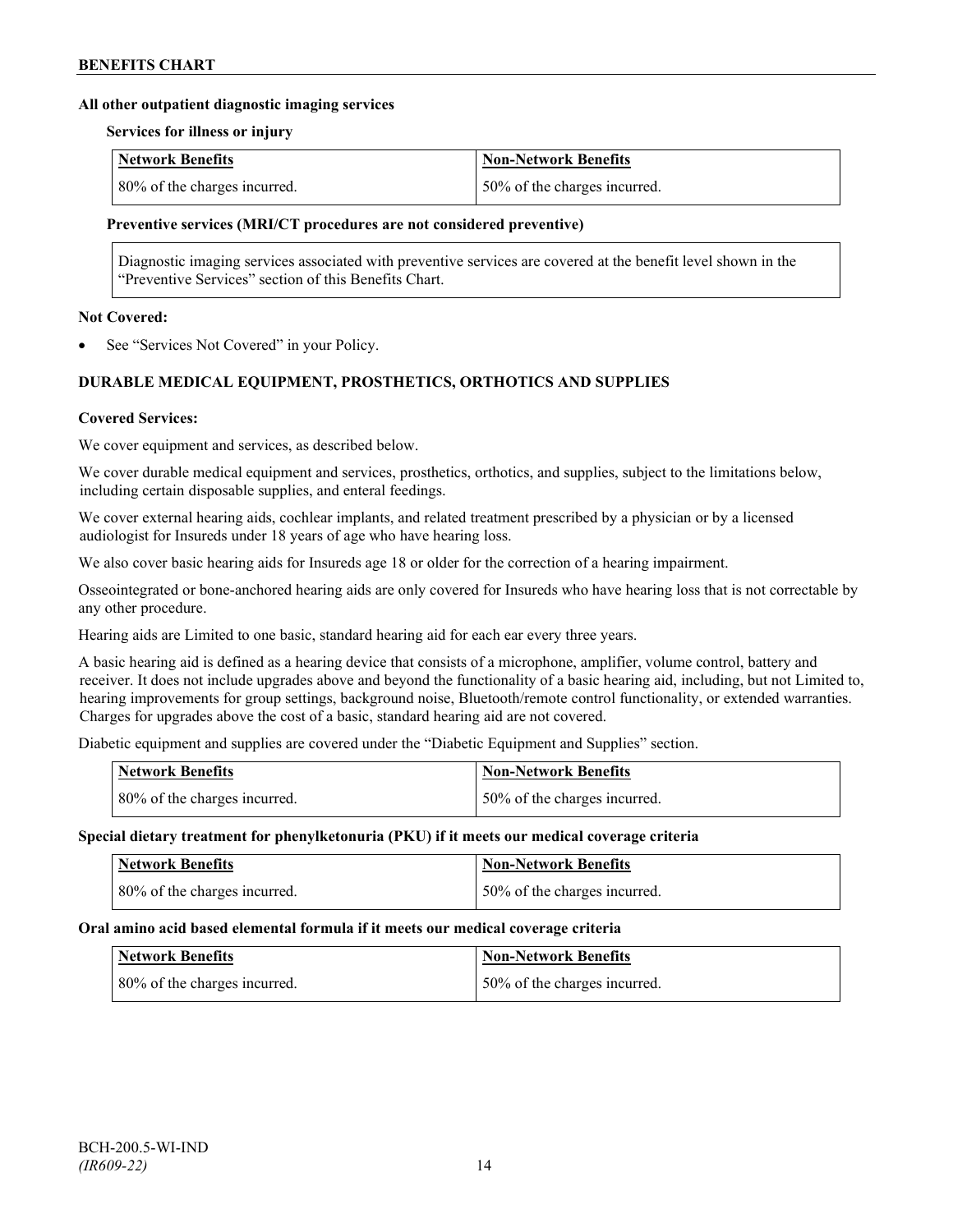## **Limitations:**

Coverage of durable medical equipment is Limited by the following.

- Payment will not exceed the cost of an alternate piece of equipment or service that is effective and medically necessary.
- For prosthetic benefits, other than oral appliances for cleft lip and cleft palate, payment will not exceed the cost of an alternate piece of equipment or service that is effective, medically necessary and enables Insureds to conduct standard activities of daily living.
- We reserve the right to determine if an item will be approved for rental vs. purchase.
- We require that certain diabetic supplies and equipment be purchased at a pharmacy.
- Covered services and supplies are based on established medical policies which are subject to periodic review and modification by the medical directors. Our medical policy for diabetic supplies includes information on our required models and brands. These medical policies (medical coverage criteria) are available by calling Member Services, or logging on to your "*my*HealthPartners" account at [healthpartners.com.](http://www.healthpartners.com/)

## **Not Covered:**

Items which are not eligible for coverage include, but are not Limited to:

- Replacement or repair of any covered items, if the items are (i) damaged or destroyed by misuse, abuse or carelessness, (ii) lost; or (iii) stolen.
- Duplicate or similar items.
- Labor and related charges for repair of any covered items which are more than the cost of replacement by an approved vendor.
- Sales tax, mailing, delivery charges, service call charges.
- Items which are primarily educational in nature or for hygiene, vocation, comfort, convenience or recreation.
- Communication aids or devices: equipment to create, replace or augment communication abilities including, but not Limited to, speech processors, receivers, communication boards, or computer or electronic assisted communication.
- Implantable and osseointegrated or bone-anchored hearing aids and their fitting, except as specifically described in this Benefits Chart. This exclusion does not apply to cochlear implants.
- Eyeglasses, contact lenses and their fitting, measurement and adjustment, except as specifically described in this Benefits Chart.
- Hair prostheses (wigs).
- Household equipment which primarily has customary uses other than medical, such as, but not Limited to, exercise cycles, air purifiers, central or unit air conditioners, water purifiers, non-allergenic pillows, mattresses or waterbeds.
- Household fixtures including, but not Limited to, escalators or elevators, ramps, swimming pools and saunas.
- Modifications to the structure of the home including, but not Limited to, wiring, plumbing or charges for installation of equipment.
- Vehicle, car or van modifications including, but not Limited to, hand brakes, hydraulic lifts and car carrier.
- Rental equipment while owned equipment is being repaired by non-contracted vendors, beyond one month rental of medically necessary equipment.
- Other equipment and supplies, including, but not Limited to assistive devices, that we determine are not eligible for coverage.
- See "Services Not Covered" in your Policy.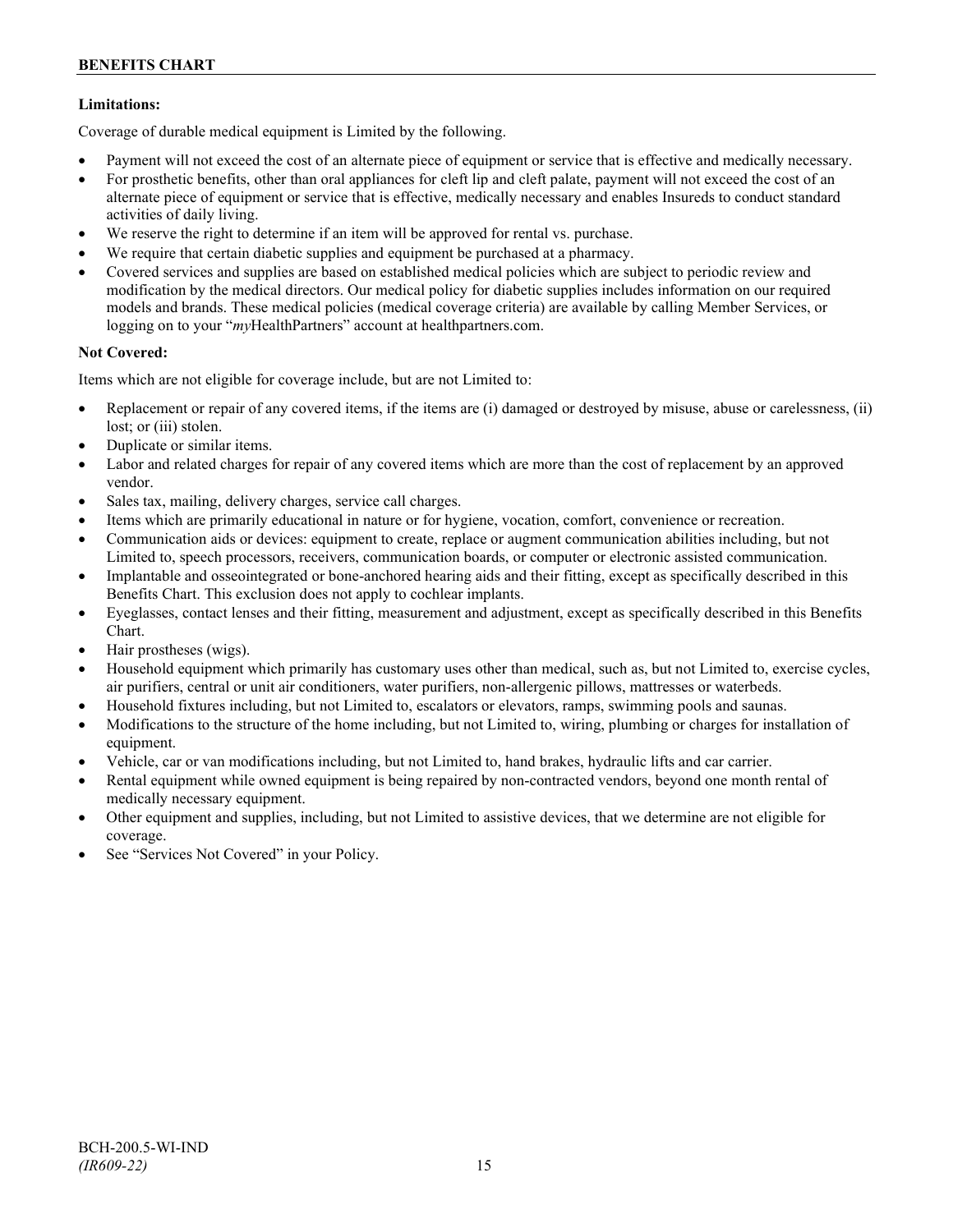## **EMERGENCY AND URGENTLY NEEDED CARE SERVICES**

#### **Covered Services:**

We cover services for emergency care and urgently needed care if the services are otherwise eligible for coverage under your Policy.

**Urgently needed care.** These are services to treat an unforeseen illness or injury that:

- are required in order to prevent a serious deterioration in your health, and
- cannot be delayed until the next available clinic or office hours.

| <b>Network Benefits</b>                                                                                  | <b>Non-Network Benefits</b>  |
|----------------------------------------------------------------------------------------------------------|------------------------------|
| 100% of the charges incurred, subject to a<br>copayment of \$40 per visit.<br>Deductible does not apply. | 50% of the charges incurred. |

**Emergency care.** These are services to treat:

- the sudden, unexpected onset of illness or injury which, if left untreated or unattended until the next available clinic or office hours, would result in hospitalization, or
- a condition requiring professional health services immediately necessary to preserve life or stabilize health.

Emergency care includes emergency services as defined in Division BB, Title I, Section 102 of the Consolidated Appropriations Act of 2021.

When reviewing claims for coverage of emergency services, our medical director will take into consideration a reasonable layperson's belief that the circumstances required immediate medical care that could not wait until the next working day or next available clinic appointment.

#### **Emergency care in a hospital emergency room, including professional services of a physician**

| Network Benefits             | <b>Non-Network Benefits</b> |
|------------------------------|-----------------------------|
| 80% of the charges incurred. | See Network Benefits.       |

## **Inpatient emergency care in a hospital**

| <b>Network Benefits</b>                    | <b>Non-Network Benefits</b> |
|--------------------------------------------|-----------------------------|
| $\frac{1}{2}$ 80% of the charges incurred. | See Network Benefits.       |

#### **Not Covered:**

See "Services Not Covered" in your Policy.

## **GENE THERAPY**

#### **Covered Services:**

We cover gene therapy treatment that meets our current medical coverage criteria.

| <b>Network Benefits</b>                                                                                                                                                                                 | <b>Non-Network Benefits</b> |
|---------------------------------------------------------------------------------------------------------------------------------------------------------------------------------------------------------|-----------------------------|
| Coverage level is same as corresponding Network<br>Benefit, depending on type of service provided, such as<br>Office Visits for Illness or Injury, Inpatient or<br><b>Outpatient Hospital Services.</b> | No coverage.                |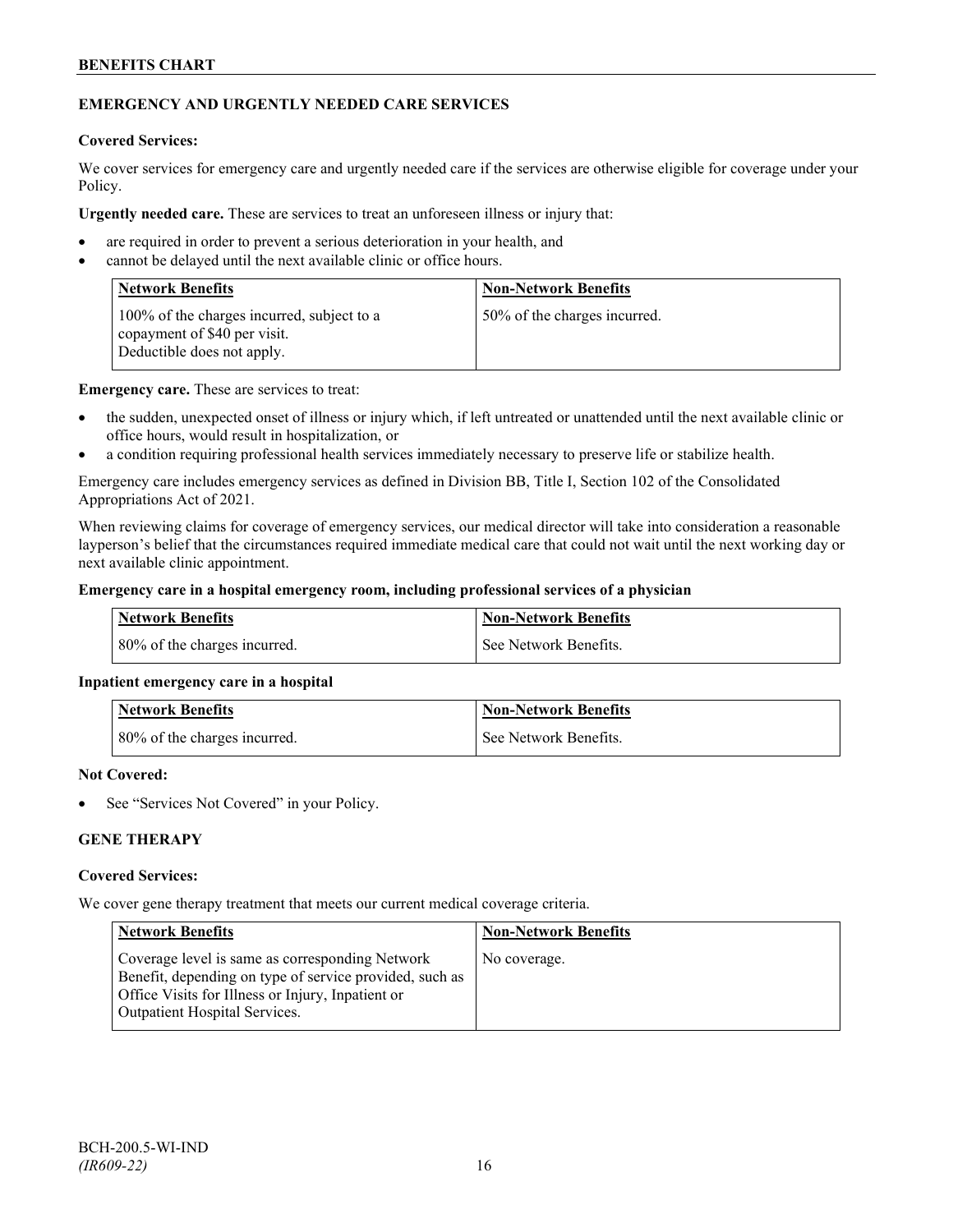## **Limitations:**

- Gene therapy must be provided by a designated provider.
- Specific types of gene therapy are Limited to therapies and conditions specified in our medical coverage criteria.

## **Not Covered:**

See "Services Not Covered" in your Policy.

## **HEALTH EDUCATION**

#### **Covered Services:**

We cover education for preventive services and education for the management of chronic health problems (such as diabetes).

| <b>Network Benefits</b>                                     | <b>Non-Network Benefits</b>  |
|-------------------------------------------------------------|------------------------------|
| 100% of the charges incurred.<br>Deductible does not apply. | 50% of the charges incurred. |

#### **Not Covered:**

See "Services Not Covered" in your Policy.

## **HOME-BASED COMPREHENSIVE HEALTH RISK ASSESSMENT**

#### **Covered Services:**

If you meet our criteria for coverage, you may qualify for our home-based comprehensive health risk assessment program. The program covers a health assessment with a designated nurse practitioner.

| <b>Network Benefits</b>                                     | <b>Non-Network Benefits</b> |
|-------------------------------------------------------------|-----------------------------|
| 100% of the charges incurred.<br>Deductible does not apply. | No coverage.                |

#### **Not Covered:**

See "Services Not Covered" in your Policy.

## **HOME HEALTH SERVICES**

#### **Covered Services:**

We cover skilled nursing services, physical therapy, occupational therapy, speech therapy, respiratory therapy and other therapeutic services, non-routine prenatal and routine postnatal well child visits (as described in our medical coverage criteria), phototherapy services for newborns, home health aide services and other eligible home health services when provided in your home, if you are homebound (i.e., unable to leave home without considerable effort due to a medical condition). Lack of transportation does not constitute homebound status. For phototherapy services for newborns and high risk prenatal services, supplies and equipment are included.

We cover total parenteral nutrition/intravenous ("TPN/IV") therapy, equipment, supplies and drugs in connection with IV therapy. IV line care kits are covered under Durable Medical Equipment.

We cover palliative care benefits. Palliative care includes symptom management, education and establishing goals of care. We waive the requirement that you be homebound for a Limited number of home visits for palliative care (as shown in this Benefits Chart), if you have a life-threatening, non-curable condition which has a prognosis of survival of two years or less. Additional palliative care visits are eligible under the home health services benefit if you are homebound and meet all other requirements defined in this section.

You do not need to be homebound to receive total parenteral nutrition/intravenous ("TPN/IV") therapy.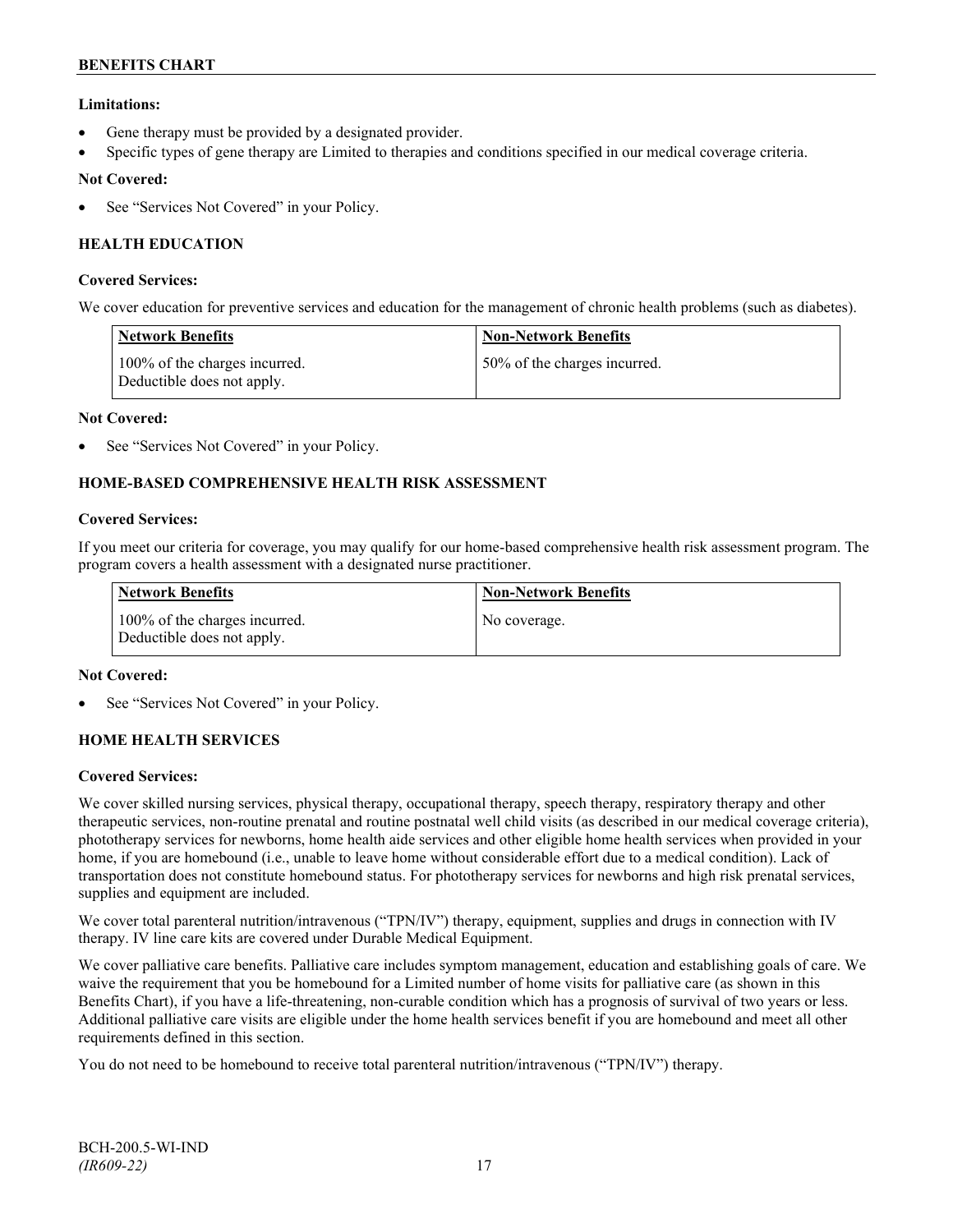Home health services are eligible and covered only when:

- medically necessary; and
- provided as rehabilitative care, terminal care or maternity care; and
- ordered by a physician, and included in the written home care plan.

#### **Physical therapy, occupational therapy, speech therapy, respiratory therapy, home health aide services and palliative care**

#### **Primary Care Providers**

| <b>Network Benefits</b>                                                                                  | <b>Non-Network Benefits</b> |
|----------------------------------------------------------------------------------------------------------|-----------------------------|
| 100% of the charges incurred, subject to a<br>copayment of \$20 per visit.<br>Deductible does not apply. | No coverage.                |

#### **Specialty Care Providers**

| <b>Network Benefits</b>                                                                                  | <b>Non-Network Benefits</b> |
|----------------------------------------------------------------------------------------------------------|-----------------------------|
| 100% of the charges incurred, subject to a<br>copayment of \$40 per visit.<br>Deductible does not apply. | No coverage.                |

If more than one home health visit occurs in a day, a separate copayment applies to each. For example, if an occupational therapist and a physical therapist visit a member in the same day, a separate copayment will be charged for each visit.

#### **TPN/IV therapy, skilled nursing services, non-routine prenatal/postnatal services and phototherapy**

| Network Benefits                                            | <b>Non-Network Benefits</b> |
|-------------------------------------------------------------|-----------------------------|
| 100% of the charges incurred.<br>Deductible does not apply. | No coverage.                |

Each 24-hour visit (or shifts up to 24-hour visits) equals one visit and counts toward the Maximum visits for all other services shown below. Any visit that lasts less than 24 hours regardless of the length of the visit, will count as one visit toward the Maximum visits for all other services shown below. All visits must be medically necessary and benefit eligible.

#### **Routine postnatal well child visits**

| Network Benefits                                            | <b>Non-Network Benefits</b>  |
|-------------------------------------------------------------|------------------------------|
| 100% of the charges incurred.<br>Deductible does not apply. | 50% of the charges incurred. |

#### **Maximum visits for palliative care:**

If you are eligible to receive palliative care in the home and you are not homebound, there is a maximum of 12 visits per calendar year.

#### **Maximum visits for all services other than palliative care:**

| Network Benefits             | <b>Non-Network Benefits</b> |
|------------------------------|-----------------------------|
| 60 visits per calendar year. | No coverage.                |

The routine postnatal well child visits do not count toward the visit limit.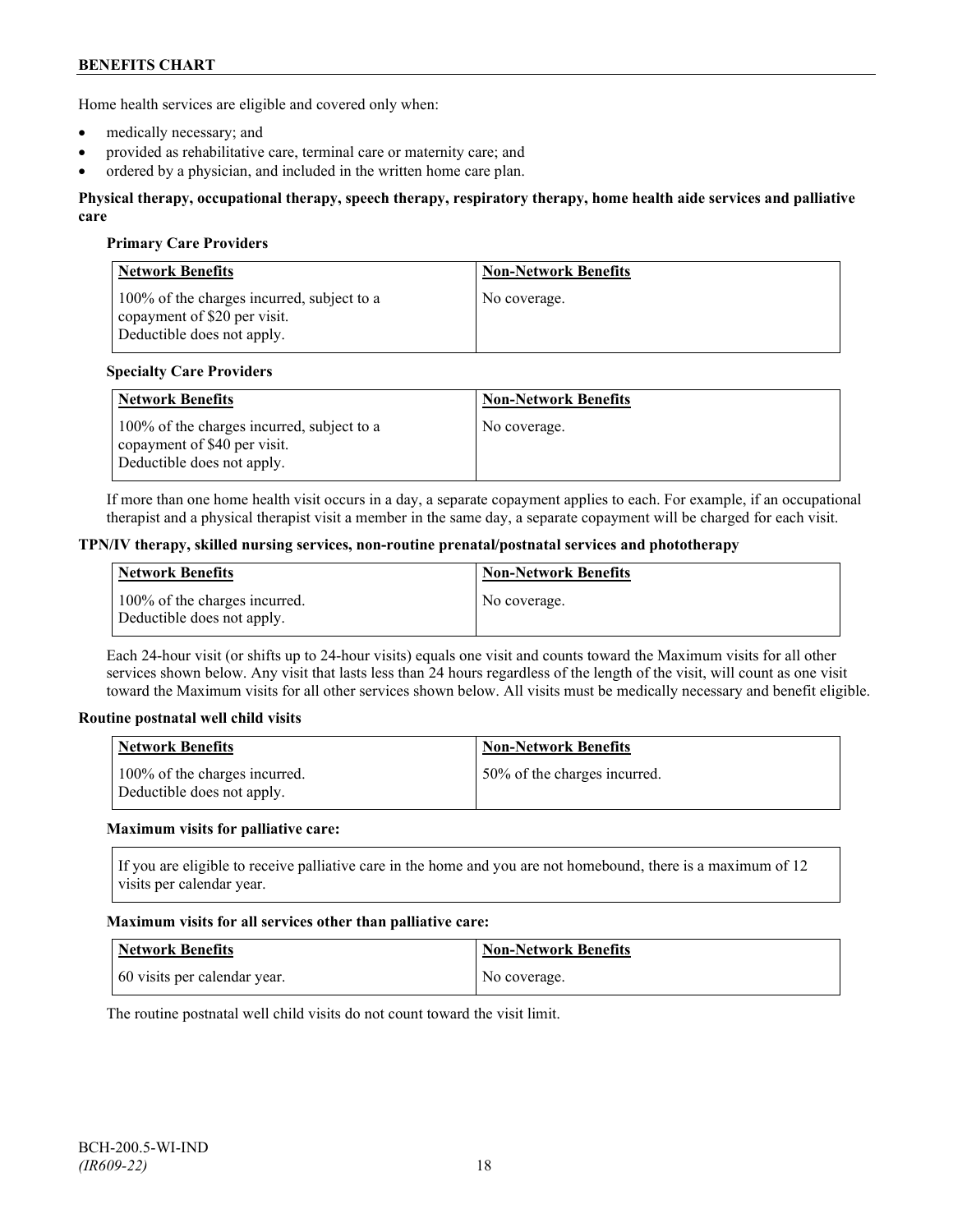## **Limitations:**

- Home health services are not provided as a substitute for a primary caregiver in the home or as relief (respite) for a primary caregiver in the home. We will not reimburse family members or residents in your home for the above services.
- A service shall not be considered a skilled nursing service merely because it is performed by, or under the direct supervision of, a licensed nurse. Where a service (such as tracheotomy suctioning or ventilator monitoring) or like services, can be safely and effectively performed by a non-medical person (or self-administered), without the direct supervision of, a licensed nurse, the service shall not be regarded as a skilled nursing service, whether or not a skilled nurse actually provides the service. The unavailability of a competent person to provide a non-skilled service shall not make it a skilled service when a skilled nurse provides it. Only the skilled nursing component of so-called "blended" services (i.e. services which include skilled and non-skilled components) are covered under this Benefits Chart.

## **Not Covered:**

- Home Health Services by a Non-Network provider.
- Financial or legal counseling services.
- Housekeeping or meal services in your home.
- Private duty nursing services.
- Services provided by a family member or enrollee, or a resident in the enrollee's home.
- Vocational rehabilitation and recreational or educational therapy. Recreation therapy is therapy provided solely for the purpose of recreation, including, but not Limited to: (a) requests for physical therapy or occupational therapy to improve athletic ability, and (b) braces or guards to prevent sports injuries.
- See "Services Not Covered" in your Policy.

## **HOME HOSPICE SERVICES**

## **Applicable Definitions:**

**Part-time.** This is up to two hours of service per day, more than two hours is considered continuous care.

**Continuous Care.** This is from two to twelve hours of service per day provided by a registered nurse, licensed practical nurse, or home health aide, during a period of crisis in order to maintain a terminally ill patient at home.

**Appropriate Facility.** This is a nursing home, hospice residence, or other inpatient facility.

**Custodial Care Related to Hospice Services.** This means providing assistance in the activities of daily living and the care needed by a terminally ill patient which can be provided by primary caregiver (i.e., family member or friend) who is responsible for the patient's home care.

## **Covered Services:**

**Home hospice program:** We cover the services described below if you are terminally ill and accepted as a home hospice program participant. You must meet the eligibility requirements of the program, and elect to receive services through the home hospice program. The services will be provided in your home, with inpatient care available when medically necessary as described below. If you elect to receive hospice services, you do so in lieu of curative treatment for your terminal illness for the period you are enrolled in the home hospice program.

**Eligibility:** In order to be eligible to be enrolled in the home hospice program, you must: (1) be a terminally ill patient (prognosis of six months or less); (2) have chosen a palliative treatment focus (i.e., emphasizing comfort and supportive services rather than treatment attempting to cure the disease or condition); and (3) continue to meet the terminally ill prognosis as reviewed by our medical director or his or her designee over the course of care. You may withdraw from the home hospice program at any time.

**Eligible services:** Hospice services include the following services provided in accordance with an approved hospice treatment plan:

- Home Health Services:
	- o Part-time care provided in your home by an interdisciplinary hospice team (which may include a physician, nurse, social worker, and spiritual counselor) and medically necessary home health services are covered.
	- o One or more periods of continuous care in your home or in a setting which provides day care for pain or symptom management, when medically necessary, will be covered.
- Inpatient Services: We cover medically necessary inpatient services.

BCH-200.5-WI-IND *(IR609-22)* 19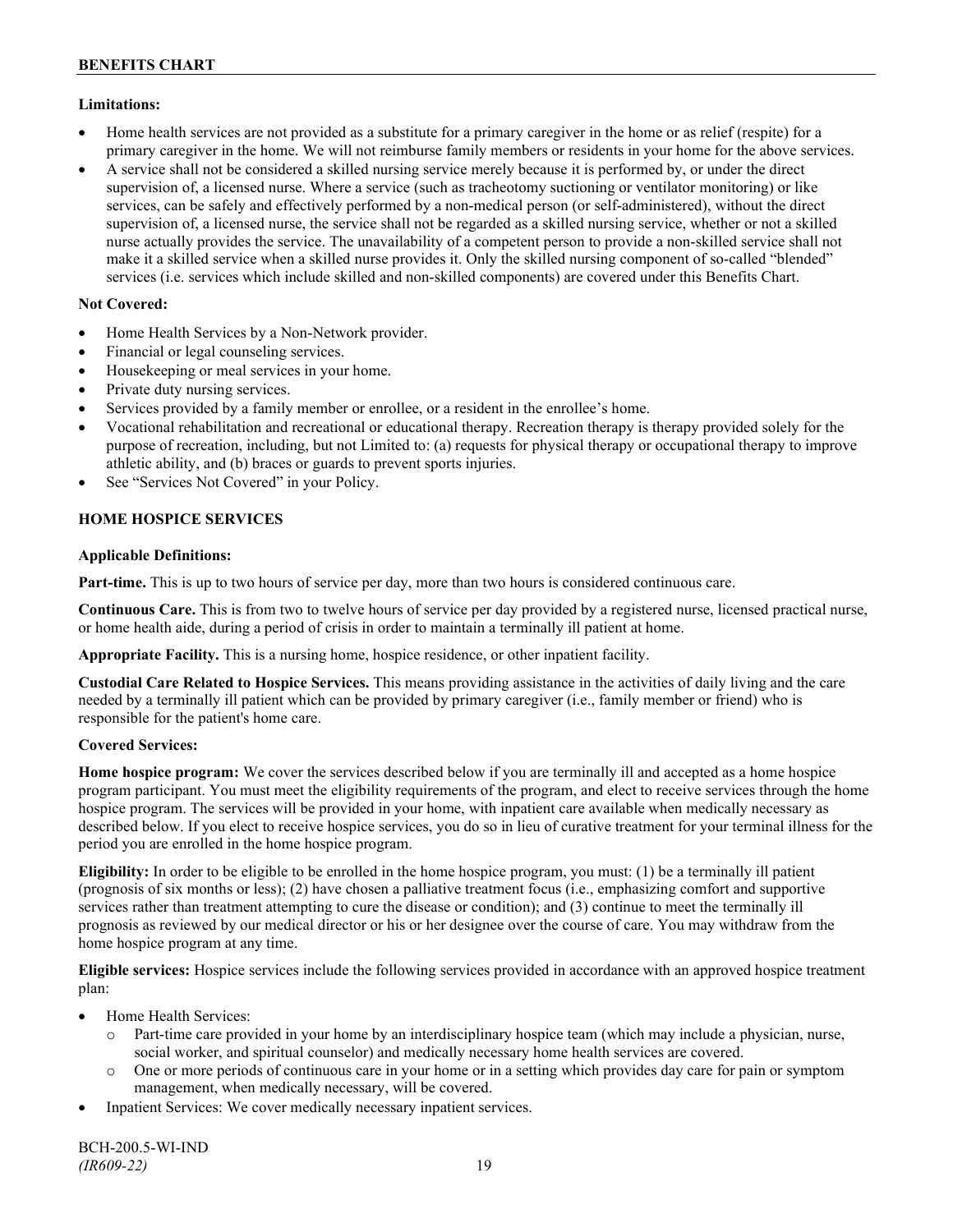- Other Services:
	- o Respite care is covered for care in your home or in an appropriate facility, to give your primary caregivers (i.e., family members or friends) rest and/or relief when necessary in order to maintain a terminally ill patient at home*.*
	- o Medically necessary medications for pain and symptom management.
	- o Semi-electric hospital beds and other durable medical equipment are covered.
	- o Emergency and non-emergency care is covered.

| <b>Network Benefits</b>      | <b>Non-Network Benefits</b> |
|------------------------------|-----------------------------|
| 80% of the charges incurred. | No coverage.                |

Respite care is Limited to 5 days per episode, and respite care and continuous care combined are Limited to 30 days.

## **Not Covered:**

- Home Hospice Services by a Non-Network provider.
- Financial or legal counseling services.
- Housekeeping or meal services in your home.
- Custodial or maintenance care related to hospice services, whether provided in the home or in a nursing home.
- Any service not specifically described as covered services under this home hospice services benefits.
- Any services provided by members of your family or residents in your home.
- See "Services Not Covered" in your Policy.

## **HOSPITAL AND SKILLED NURSING FACILITY SERVICES**

## **Covered Services:**

We cover services as described below.

## **Medical or surgical hospital services**

**Inpatient hospital services:** We cover the following medical or surgical services, for the treatment of acute illness or injury, which require the level of care only provided in an acute care facility. These services must be authorized by a physician.

Inpatient hospital services include: room and board; the use of operating or maternity delivery rooms; intensive care facilities; newborn nursery facilities; general nursing care, anesthesia, laboratory and diagnostic imaging services, radiation therapy, physical therapy, prescription drugs or other medications administered during treatment, blood and blood products (unless replaced), and blood derivatives, and other diagnostic or treatment related hospital services; physician and other professional medical and surgical services provided while in the hospital, including gender confirmation surgery that meets medical coverage criteria.

We cover, following a vaginal delivery, a minimum of 48 hours of inpatient care for the mother and newborn child. We cover, following a caesarean section delivery, a minimum of 96 hours of inpatient care for the mother and newborn child.

Health insurance issuers generally may not, under Federal law, restrict benefits for any hospital length of stay in connection with childbirth for the mother of newborn child to less than 48 hours following a vaginal delivery, or less than 96 hours following a caesarean section. However, Federal law generally does not prohibit the mother's or newborn's attending provider, after consulting with the mother, from discharging the mother or her newborn earlier than 48 hours (or 96 hours as applicable). In any case plans and issuers may not, under Federal law, require that a provider obtain authorization from the plan or the insurance issuer for prescribing a length of stay not in excess of 48 hours (or 96 hours).

| Network Benefits             | <b>Non-Network Benefits</b>  |
|------------------------------|------------------------------|
| 80% of the charges incurred. | 50% of the charges incurred. |

Each Insured's admission or confinement, including that of a newborn child, is separate and distinct from the admission or confinement of any other Insured.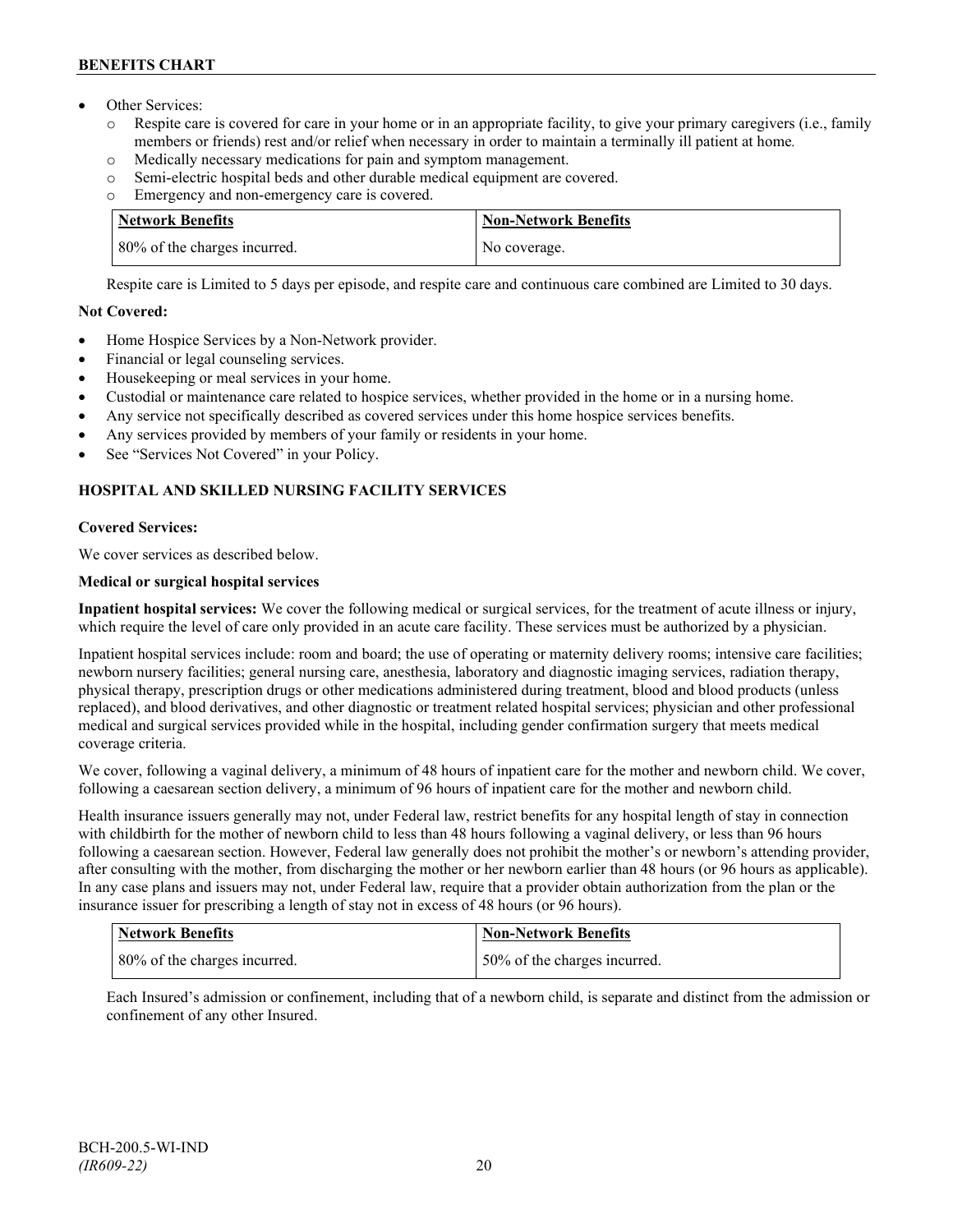**Outpatient hospital, ambulatory care or surgical facility services:** We cover the following medical and surgical services, for diagnosis or treatment of illness or injury on an outpatient basis. These services must be authorized by a physician.

Outpatient services include: use of operating rooms, maternity delivery rooms or other outpatient departments, rooms or facilities; and the following outpatient services: general nursing care, anesthesia, laboratory and diagnostic imaging services, radiation therapy, physical therapy, drugs administered during treatment, blood and blood products (unless replaced), and blood derivatives, and other diagnostic or treatment related outpatient services; physician and other professional medical and surgical services provided while an outpatient, including colonoscopies, and gender confirmation surgery that meets medical coverage criteria.

To see the benefit level for diagnostic imaging services, laboratory services and physical therapy, see benefits under Diagnostic Imaging Services, Laboratory Services and Physical Therapy in this Benefits Chart.

| <b>Network Benefits</b> |                              | <b>Non-Network Benefits</b>  |
|-------------------------|------------------------------|------------------------------|
|                         | 80% of the charges incurred. | 50% of the charges incurred. |

**Skilled nursing facility care:** We cover room and board, daily skilled nursing and related ancillary services for post-acute treatment and rehabilitative care of illness or injury that meets medical coverage criteria.

| Network Benefits                             | <b>Non-Network Benefits</b>                  |
|----------------------------------------------|----------------------------------------------|
| 80% of the charges incurred.                 | 50% of the charges incurred.                 |
| Limited to a 30 day maximum per confinement. | Limited to a 30 day maximum per confinement. |

Each day of services provided under the Network Benefits and Non-Network Benefits, combined, applies toward the maximum shown above.

#### **Not Covered:**

- Services for items for personal convenience, such as television rental, are not covered.
- See "Services Not Covered" in your Policy.

## **INFERTILITY DIAGNOSIS**

## **Covered Services:**

We cover the diagnosis of infertility. These services include diagnostic procedures and tests provided in connection with an infertility evaluation, office visits and consultations to diagnose infertility.

| <b>Network Benefits</b>                                                                                  | <b>Non-Network Benefits</b>  |
|----------------------------------------------------------------------------------------------------------|------------------------------|
| 100% of the charges incurred, subject to a<br>copayment of \$40 per visit.<br>Deductible does not apply. | 50% of the charges incurred. |

Coverage is Limited to office visits and consultations to diagnose infertility. Treatment is not covered.

#### **Not Covered:**

- Infertility/fertility treatment, including, but not limited to, office visits, laboratory services, diagnostic imaging services, and fertility drugs, reversal of sterilization, and sperm, ova or embryo acquisition, retrieval or storage; however, we do cover office visits and consultations to diagnose infertility.
- Services related to the establishment of surrogate pregnancy and fees for a surrogate. However, pregnancy and maternity services are covered for an Insured under this Benefits Chart, including a surrogate pregnancy.
- See "Services Not Covered" in your Policy.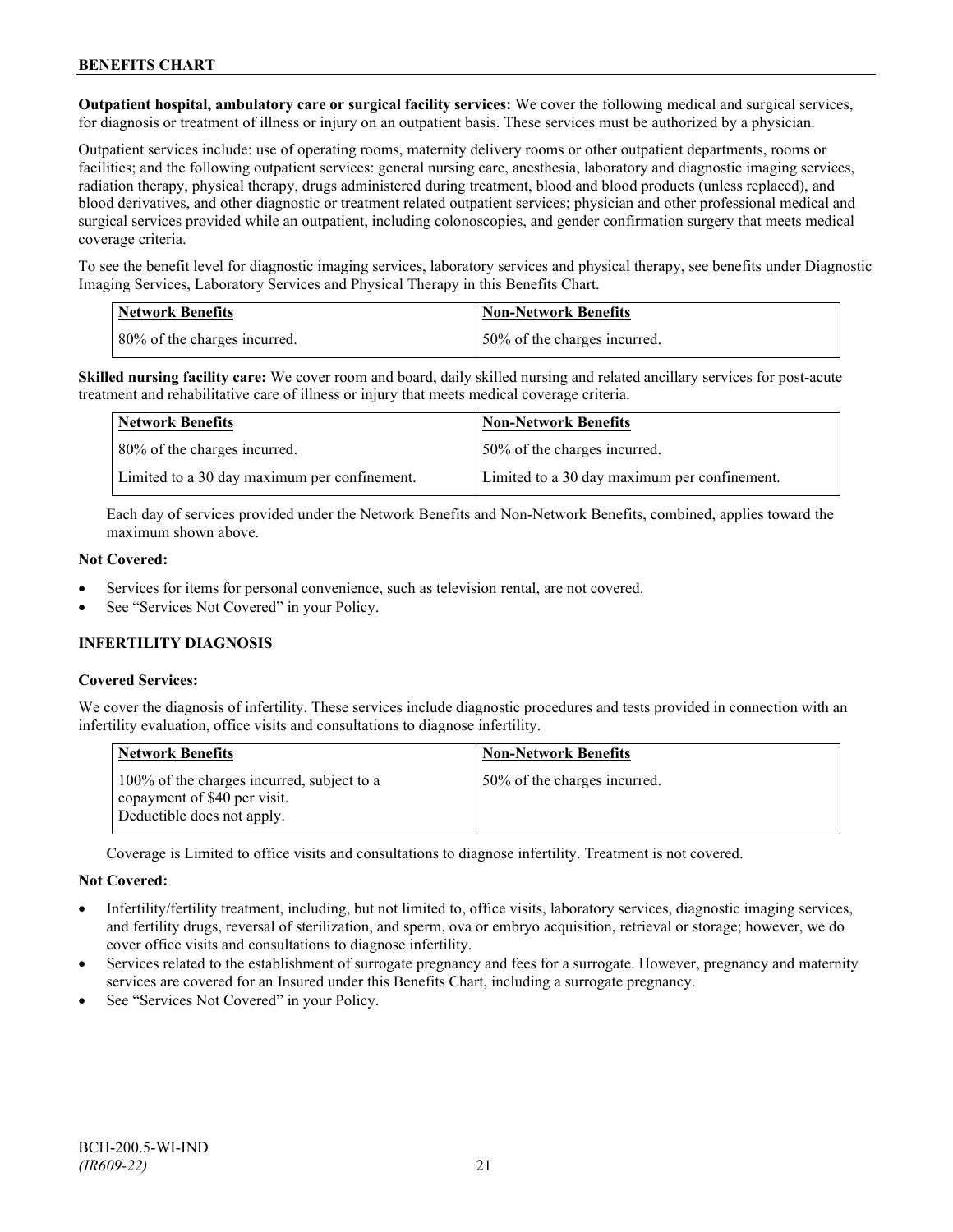## **LABORATORY SERVICES**

#### **Covered Services:**

We cover laboratory tests when ordered by a provider and provided in a clinic or outpatient hospital facility. This includes blood tests to detect lead exposure in children between the ages of 6 months and 72 months.

To see the benefit level for inpatient hospital or skilled nursing facility services, see benefits under Inpatient Hospital and Skilled Nursing Facility Services in this Benefits Chart.

**Prostate-specific antigen (PSA) testing.** We cover prostate cancer screening for men 40 years of age or over who are symptomatic or in a high-risk category and for all men 50 years of age or older.

| <b>Network Benefits</b>                                     | <b>Non-Network Benefits</b>  |
|-------------------------------------------------------------|------------------------------|
| 100% of the charges incurred.<br>Deductible does not apply. | 50% of the charges incurred. |

#### **All other laboratory services**

#### **Services for illness or injury**

| Network Benefits                                            | <b>Non-Network Benefits</b>  |
|-------------------------------------------------------------|------------------------------|
| 100% of the charges incurred.<br>Deductible does not apply. | 50% of the charges incurred. |

## **Preventive services**

Laboratory services associated with preventive services are covered at the benefit level shown in the "Preventive Services" section of this Benefits Chart.

#### **Not Covered:**

See "Services Not Covered" in your Policy.

## **MASTECTOMY RECONSTRUCTION BENEFIT**

#### **Covered Services:**

We cover reconstruction of the breast on which the mastectomy has been performed; surgery and reconstruction of the other breast to produce symmetrical appearance, and prostheses and physical complications of all stages of mastectomy, including lymphedemas.

| Network Benefits                                      | <b>Non-Network Benefits</b>                           |
|-------------------------------------------------------|-------------------------------------------------------|
| Coverage level is same as corresponding Network       | Coverage level is same as corresponding Non-Network   |
| Benefits, depending on type of service provided, such | Benefits, depending on type of service provided, such |
| as Office Visits for Illness or Injury, Inpatient or  | as Office Visits for Illness or Injury, Inpatient or  |
| <b>Outpatient Hospital Services.</b>                  | Outpatient Hospital Services.                         |

#### **Not Covered:**

See "Services Not Covered" in your Policy.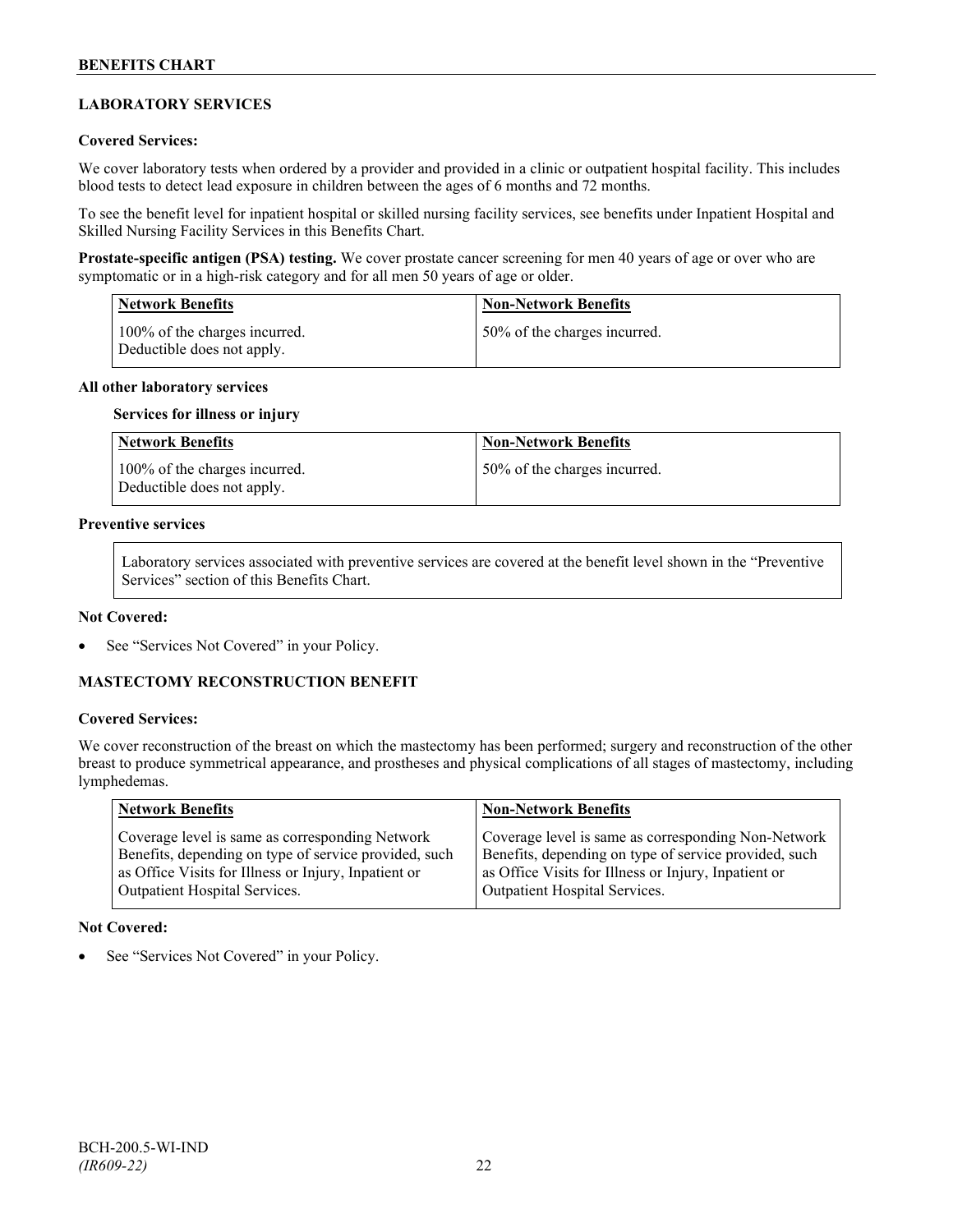## **MEDICATION THERAPY DISEASE MANAGEMENT PROGRAM**

## **Covered Services:**

If you meet our criteria for coverage, you may qualify for our Medication Therapy Disease Management Program.

The program covers consultations with a designated Network pharmacist.

Covered services are based on established medical policies, which are subject to periodic review and modification by the medical directors. These medical policies (medical coverage criteria) are available by calling Member Services, or logging on to your "*my*HealthPartners" account at [healthpartners.com.](http://www.healthpartners.com/)

| <b>Network Benefits</b>                                     | <b>Non-Network Benefits</b> |
|-------------------------------------------------------------|-----------------------------|
| 100% of the charges incurred.<br>Deductible does not apply. | No coverage.                |

#### **Not Covered:**

See "Services Not Covered" in your Policy.

## **OFFICE VISITS FOR ILLNESS OR INJURY**

#### **Covered Services:**

We cover the following when medically necessary: professional medical and surgical services and related supplies, including biofeedback, of physicians and other health care providers; blood and blood products (unless replaced) and blood derivatives.

We cover diagnosis and treatment of illness or injury to the eyes. Where contact or eye glass lenses are prescribed as medically necessary for the post-operative treatment of cataracts or for the treatment of aphakia, acute or chronic corneal pathology or keratoconus, we cover the initial evaluation, lenses and fitting. Insureds must pay for lens replacement beyond the initial pair.

Services received via video, e-visit or telephone are covered under the "Telehealth/Telemedicine Services" section.

#### **Office visits**

#### **Primary Care Providers**

| <b>Network Benefits</b>                                                                                  | <b>Non-Network Benefits</b>  |
|----------------------------------------------------------------------------------------------------------|------------------------------|
| 100% of the charges incurred, subject to a<br>copayment of \$20 per visit.<br>Deductible does not apply. | 50% of the charges incurred. |

#### **Specialty Care Providers**

| <b>Network Benefits</b>                                                                                  | <b>Non-Network Benefits</b>  |
|----------------------------------------------------------------------------------------------------------|------------------------------|
| 100% of the charges incurred, subject to a<br>copayment of \$40 per visit.<br>Deductible does not apply. | 50% of the charges incurred. |

#### **Convenience clinics**

| <b>Network Benefits</b>                                                                                  | <b>Non-Network Benefits</b>  |
|----------------------------------------------------------------------------------------------------------|------------------------------|
| 100% of the charges incurred, subject to a<br>copayment of \$10 per visit.<br>Deductible does not apply. | 50% of the charges incurred. |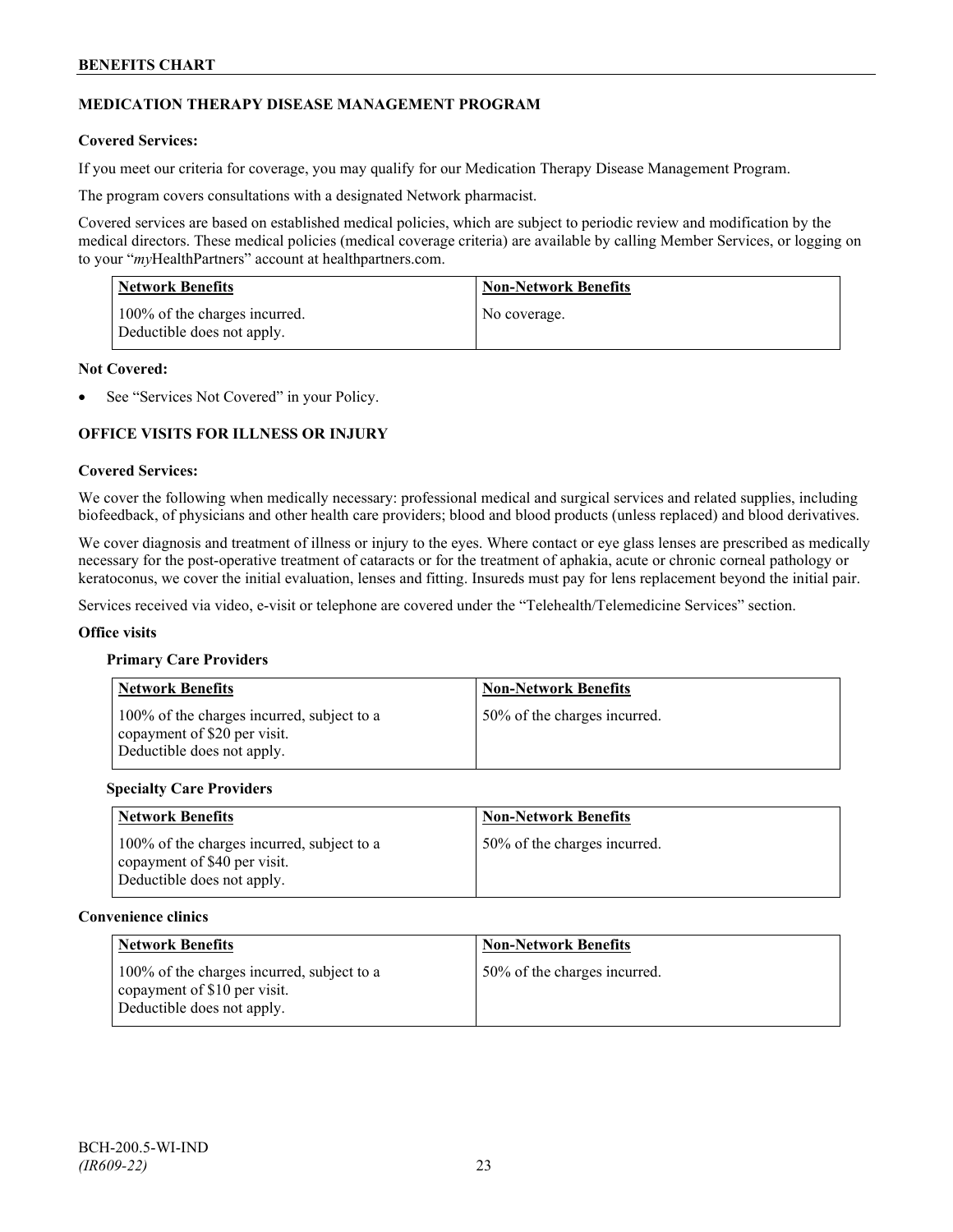## **Injections administered in a physician's office, other than immunizations**

#### **Allergy injections**

| <b>Network Benefits</b>                                                                                           | <b>Non-Network Benefits</b>  |
|-------------------------------------------------------------------------------------------------------------------|------------------------------|
| 100% of the charges incurred, subject to a<br>copayment of \$2 per date of service.<br>Deductible does not apply. | 50% of the charges incurred. |

## **All other injections**

| <b>Network Benefits</b>                                                                                           | <b>Non-Network Benefits</b>  |
|-------------------------------------------------------------------------------------------------------------------|------------------------------|
| 100% of the charges incurred, subject to a<br>copayment of \$2 per date of service.<br>Deductible does not apply. | 50% of the charges incurred. |

#### **Not Covered:**

- Court ordered treatment, except as described in this Benefits Chart. Any resulting court ordered treatment for mental health services will be subject to the Policy's requirement for medical necessity.
- See "Services Not Covered" in your Policy.

## **PEDIATRIC EYEWEAR**

## **Covered Services:**

We cover pediatric eyewear for children.

Routine eye exams are covered under the "Preventive Services" section.

| <b>Network Benefits</b>      | Non-Network Benefits |
|------------------------------|----------------------|
| 80% of the charges incurred. | No coverage.         |

## **Limitations:**

- Coverage under this provision will continue until the end of the month in which the child turns 19.
- Limited to one of the following per calendar year:
	- o one pair of eyeglasses including one set of prescription lenses, frames from the designated eyewear collection, and anti scratch coating; or
	- o one pair of non-disposable contact lenses; or
	- a one year supply of disposable contact lenses.
- Contact lens fittings are limited to two per calendar year.

## **Not Covered:**

- Frames that are not included in the designated eyewear collection are not covered. However, one pair of lenses will be covered if a member chooses frames outside the designated eyewear collection.
- More than one pair of lenses or frames or non-disposable contacts per calendar year, regardless of the reason. This includes replacement of eyeglasses or contact lenses due to loss, breakage, theft, or change in prescription.
- Safety glasses or goggles for sports or vocational reasons.
- Upgrades including, but not limited to, UV protection and no-line multifocal lenses.
- See "Services Not Covered" in your Policy.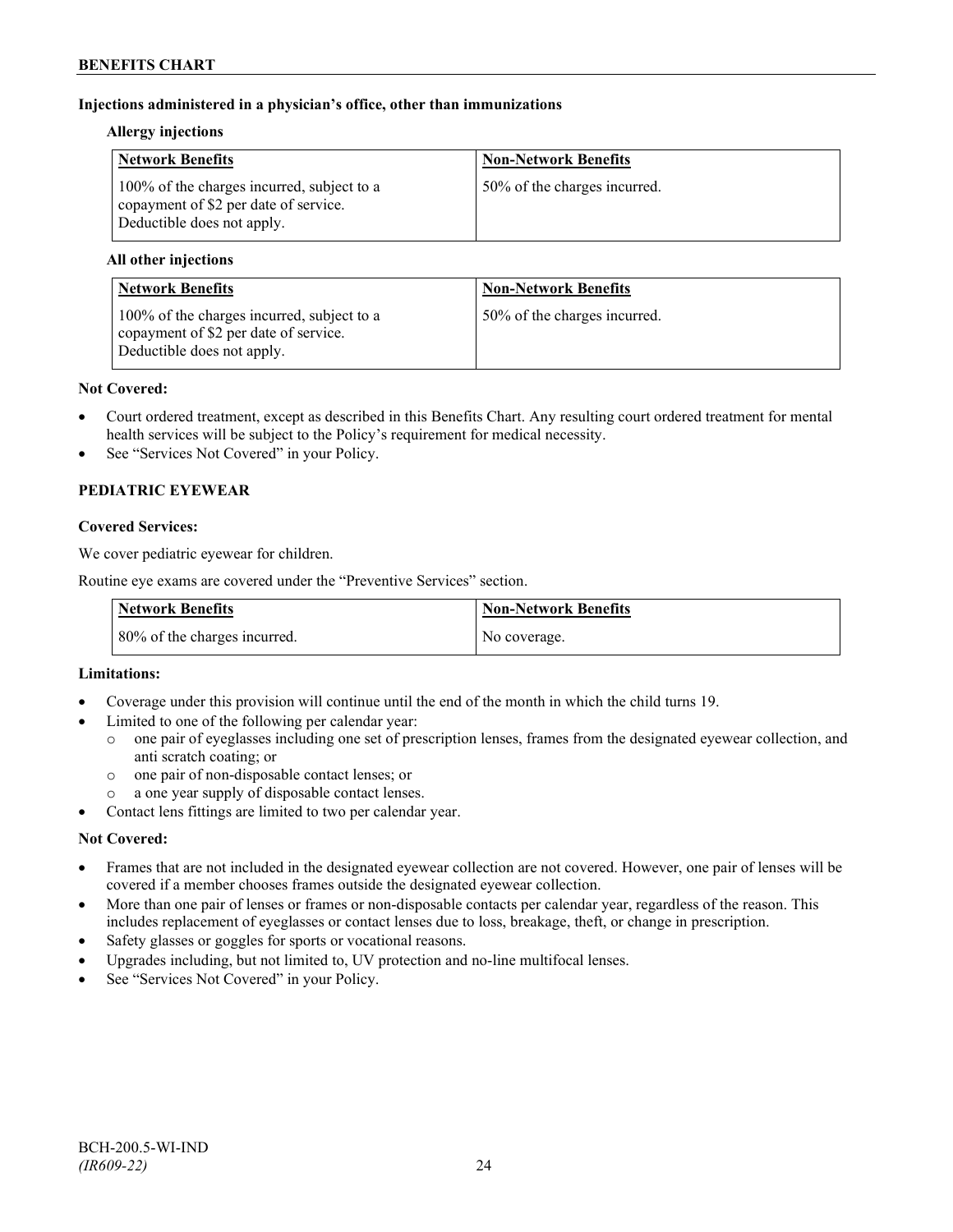## **PHYSICAL THERAPY, OCCUPATIONAL THERAPY, SPEECH THERAPY AND OTHER SPECIFIED THERAPIES**

## **Covered Services:**

We cover the following physical therapy, occupational therapy and speech therapy services:

- Medically necessary rehabilitative care to correct the effects of illness or injury.
- Habilitative services rendered for congenital, developmental or medical conditions which have significantly Limited the successful initiation of normal speech and normal motor development.

Massage therapy which is performed in conjunction with other treatment/modalities by a physical or occupational therapist, is part of a prescribed treatment plan and is not billed separately is covered.

We cover services provided in a clinic. We also cover physical therapy provided in an outpatient hospital facility. To see the benefit level for inpatient hospital or skilled nursing facility services, see benefits under "Inpatient Hospital and Skilled Nursing Facility Services".

## **Rehabilitative care**

#### **Primary Care Providers**

| <b>Network Benefits</b>                                                                                                                                                                                   | <b>Non-Network Benefits</b>                                                                                                   |
|-----------------------------------------------------------------------------------------------------------------------------------------------------------------------------------------------------------|-------------------------------------------------------------------------------------------------------------------------------|
| 100% of the charges incurred, subject to a<br>copayment of \$20 per visit.<br>Deductible does not apply.<br>Physical, Occupational and Speech Therapy are Limited<br>to 20 visits each per calendar year. | 50% of the charges incurred.<br>Physical, Occupational and Speech Therapy are Limited<br>to 20 visits each per calendar year. |

## **Specialty Care Providers**

| <b>Network Benefits</b>                                                                                                                                                                                   | <b>Non-Network Benefits</b>                                                                                                   |
|-----------------------------------------------------------------------------------------------------------------------------------------------------------------------------------------------------------|-------------------------------------------------------------------------------------------------------------------------------|
| 100% of the charges incurred, subject to a<br>copayment of \$40 per visit.<br>Deductible does not apply.<br>Physical, Occupational and Speech Therapy are Limited<br>to 20 visits each per calendar year. | 50% of the charges incurred.<br>Physical, Occupational and Speech Therapy are Limited<br>to 20 visits each per calendar year. |

In addition to the services provided above, we cover a minimum of:

- 20 visits per calendar year for pulmonary rehabilitation therapy,
- 36 visits per calendar year for cardiac rehabilitation therapy,
- 30 visits per calendar year for post-cochlear implant aural therapy,
- 20 visits per calendar year for cognitive rehabilitation therapy.

Visit limits by a Primary Care Provider and/or Specialty Care Providers are combined. The maximum number of visits are combined for Network Benefits and Non-Network Benefits.

## **Habilitative care**

#### **Primary Care Providers**

| <b>Network Benefits</b>                                                                                                                                                                                   | <b>Non-Network Benefits</b>                                                                                                   |
|-----------------------------------------------------------------------------------------------------------------------------------------------------------------------------------------------------------|-------------------------------------------------------------------------------------------------------------------------------|
| 100% of the charges incurred, subject to a<br>copayment of \$20 per visit.<br>Deductible does not apply.<br>Physical, Occupational and Speech Therapy are Limited<br>to 20 visits each per calendar year. | 50% of the charges incurred.<br>Physical, Occupational and Speech Therapy are Limited<br>to 20 visits each per calendar year. |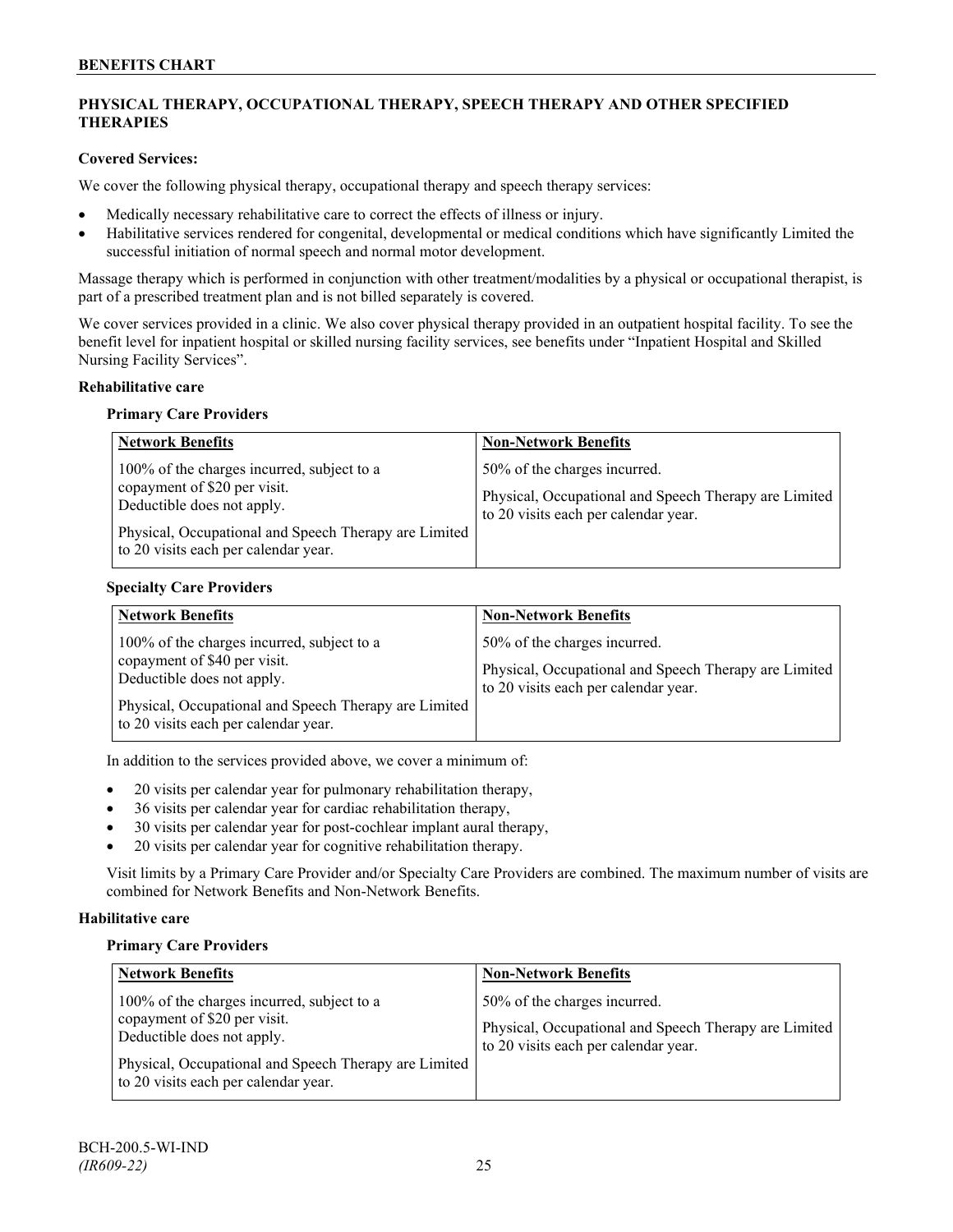## **Specialty Care Providers**

| <b>Network Benefits</b>                                                                                                                                                                                     | <b>Non-Network Benefits</b>                                                                                                   |
|-------------------------------------------------------------------------------------------------------------------------------------------------------------------------------------------------------------|-------------------------------------------------------------------------------------------------------------------------------|
| 100% of the charges incurred, subject to a<br>copayment of \$40 per visit.<br>Deductible does not apply.<br>Physical, Occupational and Speech Therapy are Limited  <br>to 20 visits each per calendar year. | 50% of the charges incurred.<br>Physical, Occupational and Speech Therapy are Limited<br>to 20 visits each per calendar year. |

Visit limits by a Primary Care Provider and/or Specialty Care Providers are combined. The maximum number of visits is combined for Network Benefits and Non-Network Benefits.

## **Not Covered:**

- Massage therapy for the purpose of comfort or convenience of the Insured.
- See "Services Not Covered" in your Policy.

## **PRESCRIPTION DRUG SERVICES**

## **Covered Services:**

We cover prescription drugs and medications that can be self-administered or are administered in a physician's office.

## **For Network Benefits, drugs and medications must be obtained at a network pharmacy.**

## **If a copayment is required, you must pay one copayment for each 30-day supply, or portion thereof.**

## **Outpatient drugs (except as specified below)**

| <b>Network Benefits</b>                                                                                                                                                                                                                                                                                                                                                      | <b>Non-Network Benefits</b>  |
|------------------------------------------------------------------------------------------------------------------------------------------------------------------------------------------------------------------------------------------------------------------------------------------------------------------------------------------------------------------------------|------------------------------|
| 100% of the charges incurred, subject to a<br>copayment of \$5 for generic low cost formulary drugs,<br>and 100% of the charges incurred, subject to a<br>copayment of \$25 for generic high cost formulary<br>drugs.<br>Deductible does not apply.                                                                                                                          | 50% of the charges incurred. |
| Brand name formulary drugs are covered at 80% of the<br>charges incurred.                                                                                                                                                                                                                                                                                                    |                              |
| Non-formulary drugs are covered at 50% of the charges<br>incurred.                                                                                                                                                                                                                                                                                                           |                              |
| In no event will your cost for a formulary insulin drug<br>exceed \$25. Deductible does not apply to formulary<br>insulin drugs.                                                                                                                                                                                                                                             |                              |
| Oral chemotherapy drugs are included on the<br>Specialty Drug List. However, you pay the applicable<br>outpatient drug benefit. As required by Wisconsin law,<br>you will not pay higher cost sharing (deductible,<br>copayment or coinsurance) for orally administered<br>chemotherapy drugs than you pay for injected or<br>intravenously administered chemotherapy drugs. |                              |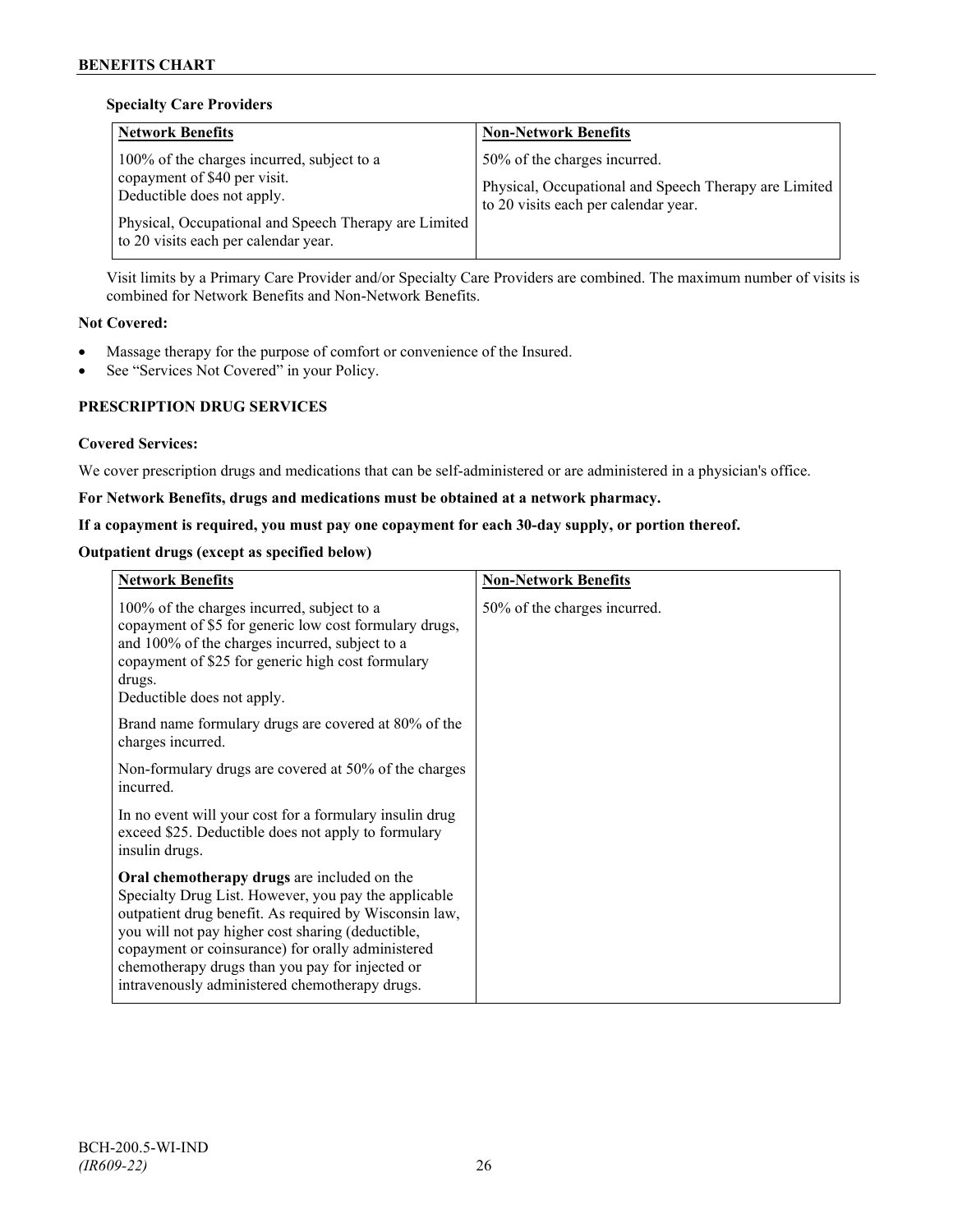## **Mail order drugs**

| <b>Network Benefits</b>                                                                                                                                                                                                                                                                                                 | <b>Non-Network Benefits</b>                                                                                |
|-------------------------------------------------------------------------------------------------------------------------------------------------------------------------------------------------------------------------------------------------------------------------------------------------------------------------|------------------------------------------------------------------------------------------------------------|
| For your convenience, you may also get up to a 90-day<br>supply of outpatient prescription drugs that can be self-<br>administered through the designated mail order service.<br>Outpatient drugs ordered through this service are<br>covered at the benefit percent and copayments shown in<br>Outpatient Drugs above. | Mail order drugs are only available through the<br>designated mail order service.<br>See Network Benefits. |
| Specialty Drugs are not available through the mail order<br>service.                                                                                                                                                                                                                                                    |                                                                                                            |

## **Specialty drugs that are self-administered**

| <b>Network Benefits</b>                                                                                                                                                                                                                                                                                                                                                      | <b>Non-Network Benefits</b> |
|------------------------------------------------------------------------------------------------------------------------------------------------------------------------------------------------------------------------------------------------------------------------------------------------------------------------------------------------------------------------------|-----------------------------|
| 50% of the charges incurred.                                                                                                                                                                                                                                                                                                                                                 | No coverage.                |
| Oral chemotherapy drugs are included on the<br>Specialty Drug List. However, you pay the applicable<br>outpatient drug benefit. As required by Wisconsin law,<br>you will not pay higher cost sharing (deductible,<br>copayment or coinsurance) for orally administered<br>chemotherapy drugs than you pay for injected or<br>intravenously administered chemotherapy drugs. |                             |

Specialty Drugs are Limited to drugs on the Specialty Drug List and must be obtained from a designated vendor.

## **Tobacco cessation drugs are covered for all FDA approved tobacco cessation drugs**

| <b>Network Benefits</b>                                     | <b>Non-Network Benefits</b>  |
|-------------------------------------------------------------|------------------------------|
| 100% of the charges incurred.<br>Deductible does not apply. | 50% of the charges incurred. |

## **Contraceptive drugs**

| <b>Network Benefits</b>                                                                                                                                         | <b>Non-Network Benefits</b>  |
|-----------------------------------------------------------------------------------------------------------------------------------------------------------------|------------------------------|
| 100% of the charges incurred for formulary drugs.<br>Deductible does not apply.                                                                                 | 50% of the charges incurred. |
| If a physician requests that a Non-Formulary<br>contraceptive drug be dispensed as written, the drug<br>will be covered at 100%, not subject to the deductible. |                              |

**ACA preventive medications.** We cover preventive medications currently recommended by USPSTF with an A or B rating if they are prescribed by your medical provider and they are listed on our Commercial ACA Preventive Drug List. Preventive medications are subject to periodic review and modification. Changes would be effective in accordance with the federal rules and reflected in our current medical coverage criteria for preventive care services.

| <b>Network Benefits</b>                                     | <b>Non-Network Benefits</b>  |
|-------------------------------------------------------------|------------------------------|
| 100% of the charges incurred.<br>Deductible does not apply. | 50% of the charges incurred. |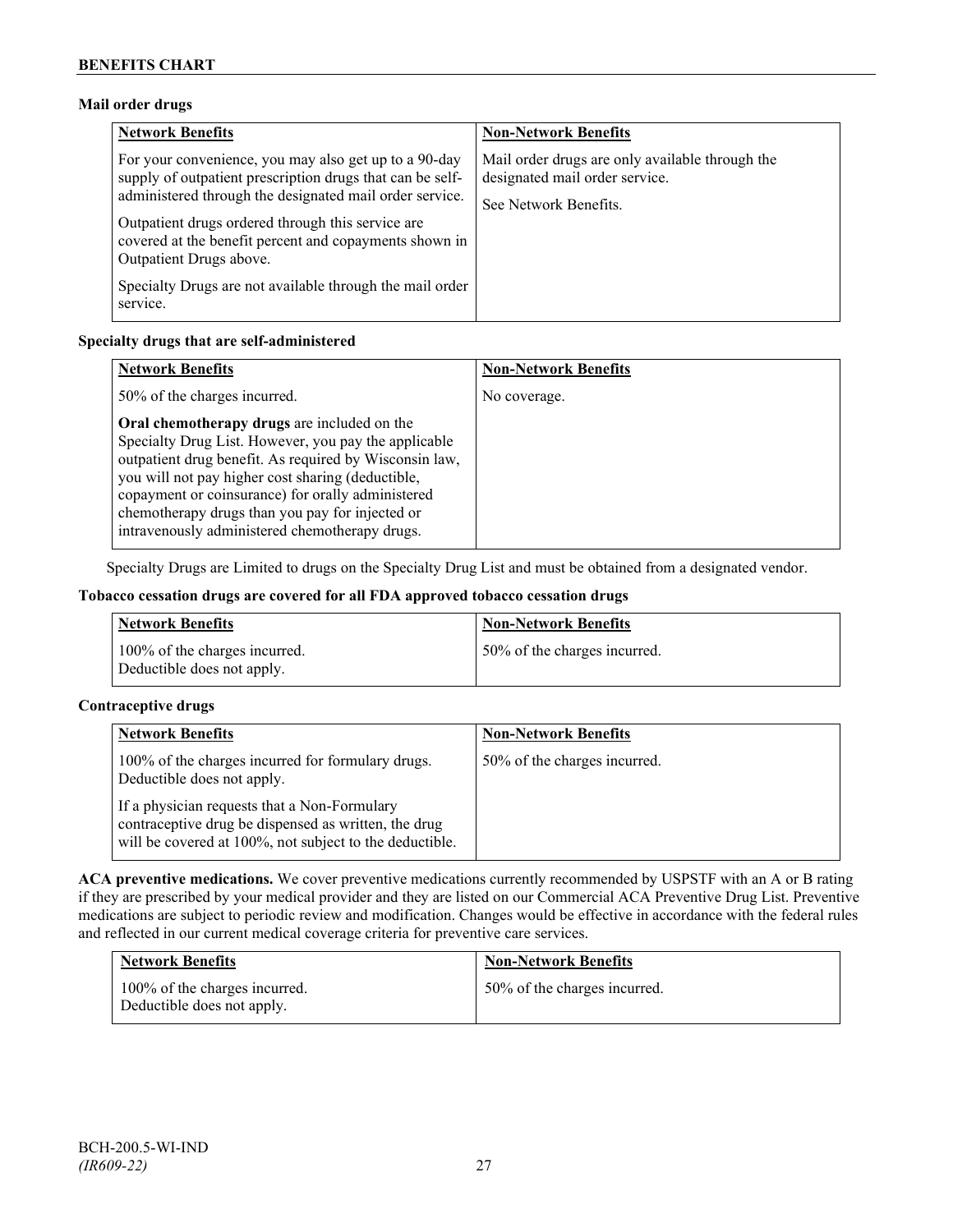## **Limitations:**

- Certain drugs may require prior authorization as indicated on the Formulary. HealthPartners may require prior authorization for the drug and also the site where the drug will be provided. Certain drugs are subject to our utilization review process and quantity limits.
- Certain non-formulary drugs require prior authorization. In addition, certain drugs may be subject to any quantity limits applied as part of our trial program. The trial drug program applies to new prescriptions for certain drugs which have high toxicity, low tolerance, high costs and/or high potential for waste. Trial drugs are indicated on the formulary and/or the Specialty Drug List. Your first fill of a trial drug may be limited to less than a month supply. If the drug is well tolerated and effective, you will receive the remainder of your first month supply.
- If an Insured requests a brand name drug when there is a generic equivalent, the brand name drug will be covered up to the charge that would apply to the generic drug, minus any required copayment. If a physician requests that a brand name drug be dispensed as written, the drug will be paid at the non-formulary benefit.
- We may require Insureds to try over-the-counter (OTC) drug alternatives before approving more costly formulary prescription drugs.
- Unless otherwise specified in the Prescription Drug Services section, you may receive up to a 30-day supply per prescription.
- New prescriptions to treat certain chronic conditions are Limited to a 30-day supply.
- A 90-day supply will be covered and dispensed only at pharmacies that participate in our extended day supply program.
- No more than a 30-day supply of Specialty Drugs will be covered and dispensed at a time unless it's a manufacturer supplied drug that cannot be split that supplies the Insured with more than a 30-day supply.

## **Not Covered:**

- Replacement of prescription drugs, medications, equipment and supplies due to loss, damage or theft.
- Nonprescription (over-the-counter) drugs or medications, including, but not Limited to, vitamins, supplements, homeopathic remedies, and non-FDA approved drugs, unless listed on the Formulary and prescribed by a physician or legally authorized health care provider under applicable state and federal law. This exclusion does not include over-thecounter contraceptives for women as allowed under the Affordable Care Act when the Insured obtains a prescription for the item. In addition, if the Insured obtains a prescription, this exclusion does not include aspirin to prevent cardiovascular disease for men and women of certain ages; folic acid supplements for women who may become pregnant; fluoride chemoprevention supplements for children without fluoride in their water source; and iron supplements for children ages 6-12 months who are at risk for anemia.
- All drugs for the treatment of sexual dysfunction.
- All drugs for the treatment of growth deficiency.
- Fertility drugs.
- Medical cannabis.
- Drugs on the Excluded Drug List. The Excluded Drug List includes select drugs within a therapy class that are not eligible for coverage. This includes drugs that may be excluded for certain indications. The Excluded Drug List is available at [healthpartners.com.](http://www.healthpartners.com/)
- Drugs that are newly approved by the FDA until they are reviewed and approved by HealthPartners Pharmacy and Therapeutics Committee.
- Medical devices approved by the FDA will not be covered under the Prescription Drug Services section unless they are on our formulary. Covered medical devices are generally submitted and reimbursed under your medical benefits.
- See "Services Not Covered" in your Policy.

## **PREVENTIVE SERVICES**

## **Applicable Definitions:**

**Routine Preventive Services** are routine healthcare services that include screenings, check-ups and counseling to prevent illness, disease or other health problems before symptoms occur.

**Diagnostic Services** are services to help a provider understand your symptoms, diagnose illness and decide what treatment may be needed. They may be the same services that are listed as preventive services, but they are being used as diagnostic services. Your provider will determine if these services are preventive or diagnostic. These services are not preventive if received as part of a visit to diagnose, manage or maintain an acute or chronic medical condition, illness or injury. When that occurs, unless otherwise indicated below, standard deductibles, copayments or coinsurance apply.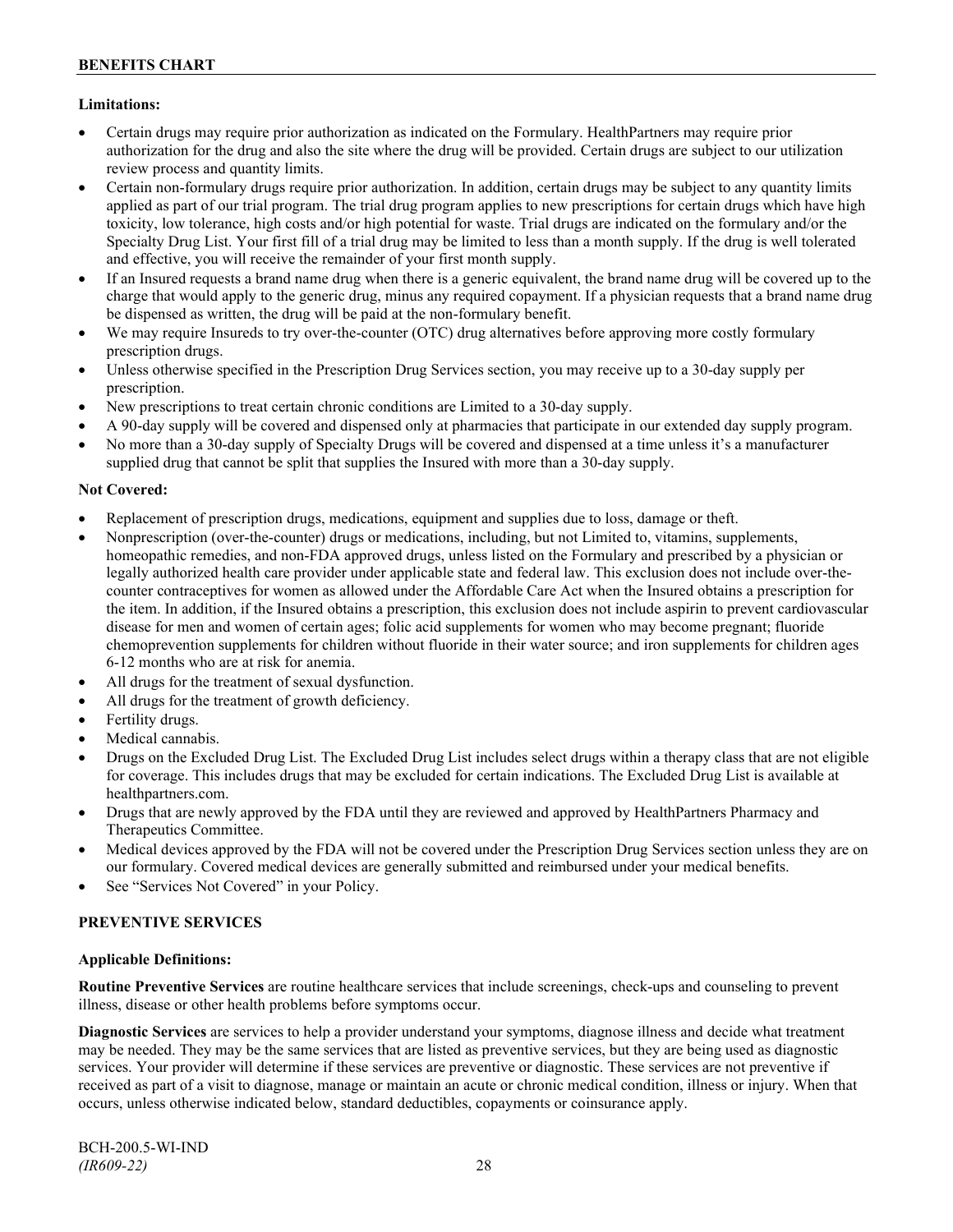## **Covered Services:**

We cover preventive services that meet any of the requirements under the Affordable Care Act (ACA) shown in the bulleted items below. These preventive services are covered at 100% under the Network Benefits with no deductible, copayments or coinsurance. (If a preventive service is not required by the ACA and it is covered at a lower benefit level, it will be specified below.) Preventive benefits mandated under the ACA are subject to periodic review and modification. Changes would be effective in accordance with the federal rules. Preventive services mandated by the ACA include:

- Evidence-based items or services that have in effect a rating of A or B in the current recommendations of the United States Preventive Services Task Force with respect to the individual;
- Immunizations for routine use in children, adolescents, and adults that have in effect a recommendation from the Advisory Committee on Immunization Practices of the Centers for Disease Control and Prevention with respect to the individual;
- With respect to infants, children, and adolescents, evidence-informed preventive care and screenings provided for in comprehensive guidelines supported by the Health Resources and Services Administration; and
- With respect to women, preventive care and screenings provided for in comprehensive guidelines supported by the Health Resources and Services Administration.

Covered services are based on established medical policies, which are subject to periodic review and modification by the medical directors. These medical policies (medical coverage criteria) are available by calling Member Services, or logging on to your "*my*HealthPartners" account at [healthpartners.com.](http://www.healthpartners.com/)

## **ACA and state mandated preventive services are covered as follows:**

**Routine health exams and periodic health assessments**. A physician or health care provider will counsel you as to how often health assessments are needed based on age, sex and health status. This includes screening and counseling for tobacco cessation and all FDA approved tobacco cessation medications including over-the-counter drugs (as shown in the Prescription Drug Services section).

| <b>Network Benefits</b>                                     | <b>Non-Network Benefits</b>  |
|-------------------------------------------------------------|------------------------------|
| 100% of the charges incurred.<br>Deductible does not apply. | 50% of the charges incurred. |

**Child health supervision services.** This includes pediatric preventive services such as newborn screenings, appropriate immunizations, developmental assessments and laboratory services appropriate to the age of the child from birth to 72 months, and appropriate immunizations to age 18.

| <b>Network Benefits</b>                                     | <b>Non-Network Benefits</b>  |
|-------------------------------------------------------------|------------------------------|
| 100% of the charges incurred.<br>Deductible does not apply. | 50% of the charges incurred. |

#### **Routine prenatal care and exams**

| Network Benefits                                            | <b>Non-Network Benefits</b>  |
|-------------------------------------------------------------|------------------------------|
| 100% of the charges incurred.<br>Deductible does not apply. | 50% of the charges incurred. |

**Routine postnatal care.** This includes health exams, assessments, education and counseling relating to the period immediately after childbirth.

| <b>Network Benefits</b>                                     | <b>Non-Network Benefits</b>  |
|-------------------------------------------------------------|------------------------------|
| 100% of the charges incurred.<br>Deductible does not apply. | 50% of the charges incurred. |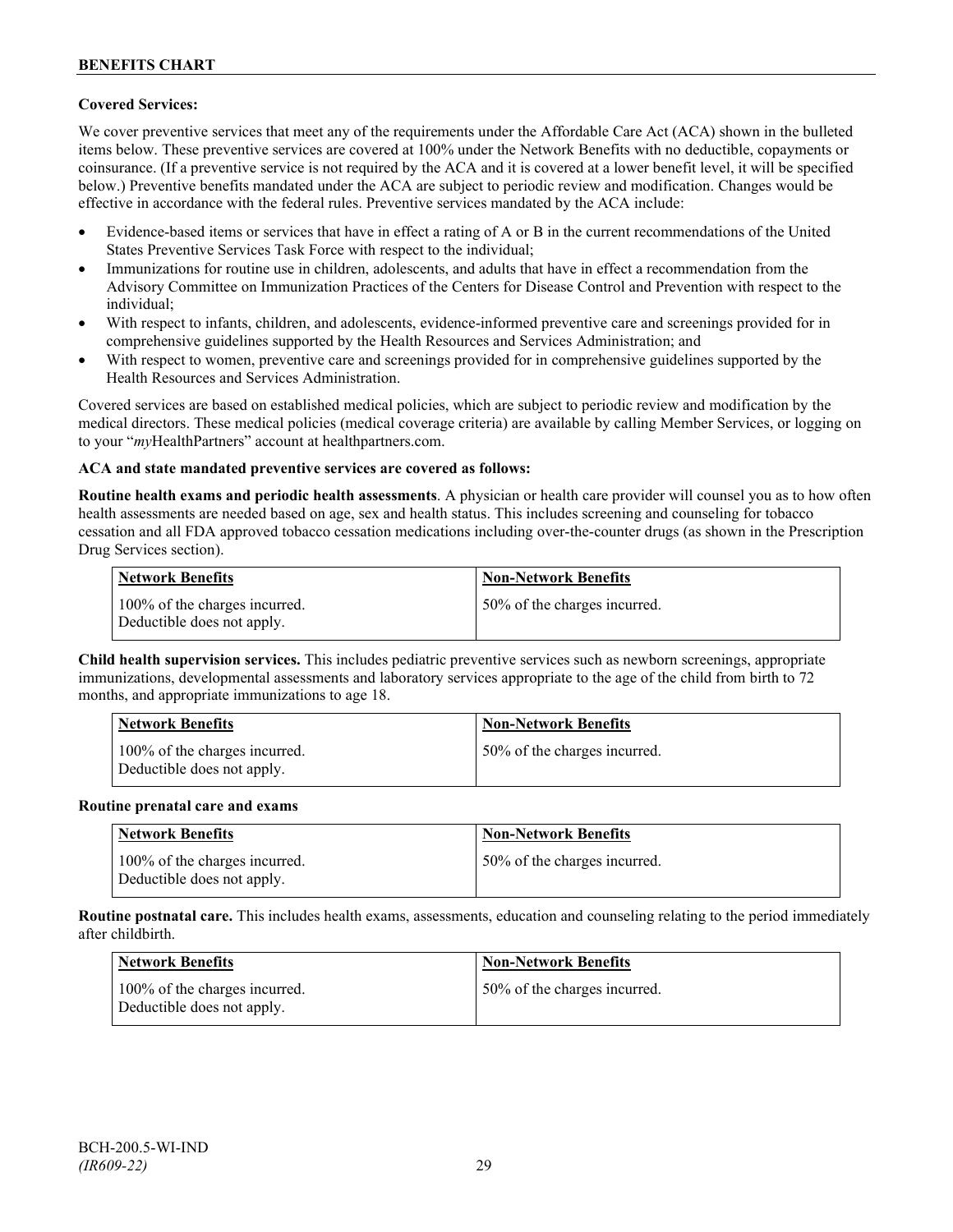**Routine screening procedures for cancer.** This includes colorectal screening, digital rectal examinations and other cancer screenings recommended by the USPSTF with an A or B rating. Women's preventive health services below describe additional routine screening procedures for cancer.

| <b>Network Benefits</b>                                     | <b>Non-Network Benefits</b>  |
|-------------------------------------------------------------|------------------------------|
| 100% of the charges incurred.<br>Deductible does not apply. | 50% of the charges incurred. |

#### **Routine eye and hearing exams for members under the age of 22**

| Network Benefits                                            | <b>Non-Network Benefits</b>  |
|-------------------------------------------------------------|------------------------------|
| 100% of the charges incurred.<br>Deductible does not apply. | 50% of the charges incurred. |

**Professional voluntary family planning services.** This includes services to prevent or delay a pregnancy, including counseling and education. Services must be provided by a licensed provider.

| Network Benefits                                            | <b>Non-Network Benefits</b>   |
|-------------------------------------------------------------|-------------------------------|
| 100% of the charges incurred.<br>Deductible does not apply. | 150% of the charges incurred. |

#### **Adult immunizations**

| <b>Network Benefits</b>       | <b>Non-Network Benefits</b>   |
|-------------------------------|-------------------------------|
| 100% of the charges incurred. | 100% of the charges incurred. |
| Deductible does not apply.    | Deductible does not apply.    |

**Women's preventive health services.** This includes mammograms, screenings for cervical cancer (pap smears), breast pumps, human papillomavirus (HPV) testing, counseling for sexually transmitted infections, counseling and screening for human immunodeficiency virus (HIV), and all FDA approved contraceptive methods as prescribed by a doctor, sterilization procedures, education and counseling (see the Prescription Drug Services section for coverage of oral contraceptive drugs). We also provide genetic screening for BRCA if someone in your family has the gene or you have a diagnosis of cancer.

The U.S. Preventive Services Task Force (USPSTF) recommends screening mammography, with or without clinical breast examination (CBE), every 1-2 years for women aged 40 and older. For women age 50 and older, we cover an annual mammogram.

| Network Benefits                                            | <b>Non-Network Benefits</b>  |
|-------------------------------------------------------------|------------------------------|
| 100% of the charges incurred.<br>Deductible does not apply. | 50% of the charges incurred. |

**Obesity screening and management.** We cover obesity screening and counseling for all ages during a routine preventive care exam. If you are age 18 or older and have a body mass index of 30 or more, we also cover intensive obesity management to help you lose weight. Your primary care doctor can coordinate these services.

| <b>Network Benefits</b>                                     | Non-Network Benefits         |
|-------------------------------------------------------------|------------------------------|
| 100% of the charges incurred.<br>Deductible does not apply. | 50% of the charges incurred. |

#### **In addition to any ACA or state mandated preventive services referenced above, we cover the following eligible preventive services:**

#### **Routine hearing exams for adults age 22 and older**

| <b>Network Benefits</b>       | <b>Non-Network Benefits</b>  |
|-------------------------------|------------------------------|
| 180% of the charges incurred. | 50% of the charges incurred. |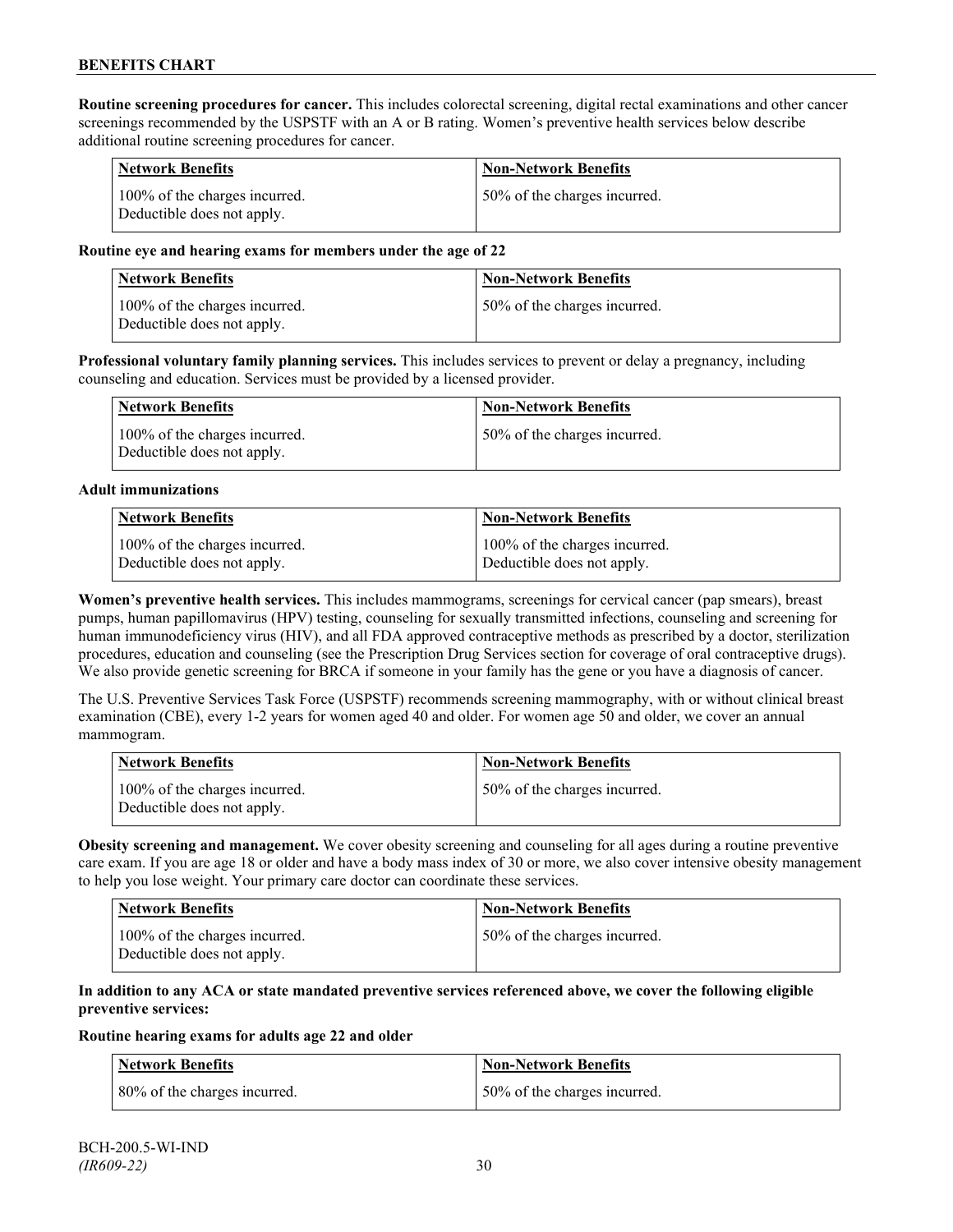#### **Eye exams for adults diagnosed with diabetes**

| <b>Network Benefits</b>                                     | <b>Non-Network Benefits</b>  |
|-------------------------------------------------------------|------------------------------|
| 100% of the charges incurred.<br>Deductible does not apply. | 50% of the charges incurred. |

**Ovarian cancer surveillance tests for women who are at risk.** "At risk for ovarian cancer" means (1) having a family history that includes any of the following: one or more first-degree or second-degree relatives with ovarian cancer, clusters of female relatives with breast cancer or nonpolyposis colorectal cancer; or (2) testing positive for BRCA1 or BRCA2 mutations. "Surveillance tests for ovarian cancer" means annual screening using: CA-125 serum tumor marker testing, transvaginal ultrasound, pelvic examination or other proven ovarian cancer screening tests currently being evaluated by the federal Food and Drug Administration or by the National Cancer Institute.

| Coverage level is same as corresponding Network<br>Benefit, depending on type of service provided, such as<br>Diagnostic Imaging Services, Laboratory Services<br>Diagnostic Imaging Services, Laboratory Services<br>Office Visits for Illness or Injury, or Preventive<br>Office Visits for Illness or Injury, or Preventive | <b>Network Benefits</b> | <b>Non-Network Benefits</b>                                                                                                 |
|--------------------------------------------------------------------------------------------------------------------------------------------------------------------------------------------------------------------------------------------------------------------------------------------------------------------------------|-------------------------|-----------------------------------------------------------------------------------------------------------------------------|
|                                                                                                                                                                                                                                                                                                                                | Services.               | Coverage level is same as corresponding Non-Network<br>Benefit, depending on type of service provided, such as<br>Services. |

#### **Limitations:**

• Services are not preventive if received as part of a visit to diagnose, manage or maintain an acute or chronic medical condition, illness or injury. When that occurs, unless otherwise indicated above, standard deductibles, copayments or coinsurance apply.

#### **Not Covered:**

- Routine eye exams for adults age 22 and older.
- See "Services Not Covered" in your Policy.

## **TELEHEALTH/TELEMEDICINE SERVICES**

#### **Definitions:**

**Telehealth, Telemedicine, or Virtual Care.** This is a means of communication between a health care professional and a patient. This includes the use of secure electronic information, imaging, and communication technologies, including:

- interactive audio or audio-video
- interactive audio with store-and-forward technology
- chat-based and email-based systems
- physician-to-physician consultation
- patient education
- data transmission
- data interpretation
- digital diagnostics (algorithm-enabled diagnostic support)
- digital therapeutics (the use of personal health devices and sensors, either alone or in combination with conventional drug therapies, for disease prevention and management)

#### Services can be delivered:

Synchronously: the patient and health care professional are engaging with one another at the same time; or Asynchronously: the patient and health care professional engage with each other at different points in time.

**Telephone Visits.** Live, synchronous, interactive encounters over the telephone between a patient and a healthcare provider.

**E-Visit or Chat-Based Visits.** Asynchronous online or mobile app encounters to discuss a patient's personal health information, vital signs, and other physiologic data or diagnostic images. The healthcare provider reviews and delivers a consultation, diagnosis, prescription or treatment plan after reviewing the patient's visit information.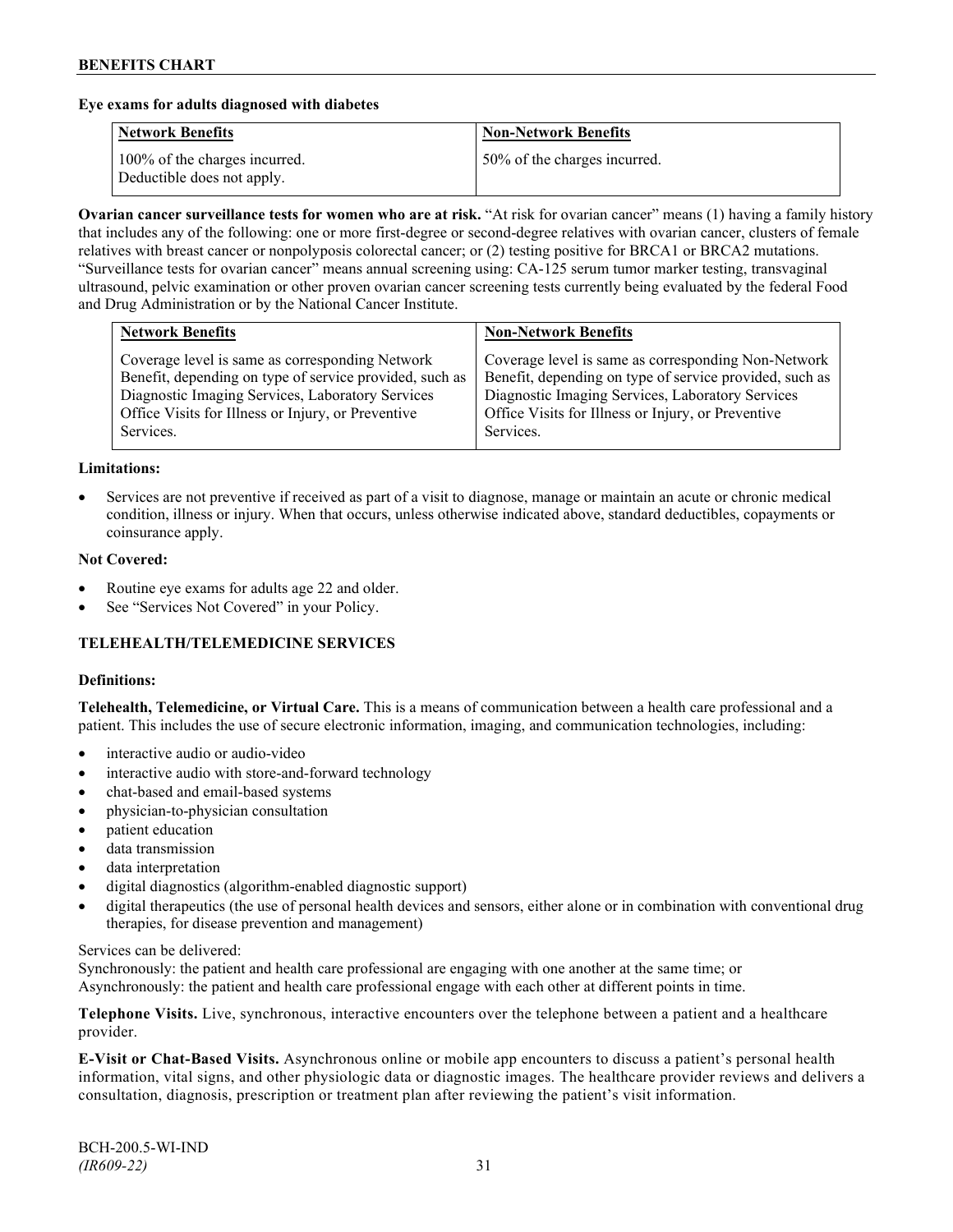**Virtuwell<sup>®</sup>**. This is an online service for you to receive a diagnosis and treatment for certain conditions, such as a cold, flu, ear pain and sinus infections. You may access the Virtuwell website at [virtuwell.com.](https://www.virtuwell.com/)

**Video Visits.** Live, synchronous, interactive encounters using secure web-based video between a patient and a healthcare provider.

#### **Covered Services:**

The Plan covers the following methods of receiving care for services that would be eligible under the Plan if the service were provided in person.

#### **Scheduled telephone visits**

| <b>Network Benefits</b>                                                                                  | <b>Non-Network Benefits</b>  |
|----------------------------------------------------------------------------------------------------------|------------------------------|
| 100% of the charges incurred, subject to a<br>copayment of \$10 per visit.<br>Deductible does not apply. | 50% of the charges incurred. |

#### **E-visits**

#### **Access to online care through Virtuwell at [virtuwell.com](http://www.virtuwell.com/)**

| Network Benefits                                            | <b>Non-Network Benefits</b> |
|-------------------------------------------------------------|-----------------------------|
| 100% of the charges incurred.<br>Deductible does not apply. | No coverage.                |

#### **All other E-visits**

| <b>Network Benefits</b>                                                                                  | <b>Non-Network Benefits</b>  |
|----------------------------------------------------------------------------------------------------------|------------------------------|
| 100% of the charges incurred, subject to a<br>copayment of \$10 per visit.<br>Deductible does not apply. | 50% of the charges incurred. |

#### **Not Covered:**

See "Services Not Covered" in your Policy.

## **TRANSPLANT SERVICES**

#### **Applicable Definitions:**

**Autologous.** This is when the source of cells is from the individual's own marrow or stem cells.

**Allogeneic.** This is when the source of cells is from a related or unrelated donor's marrow or stem cells.

**Allogeneic Bone Marrow Transplant.** This is when the bone marrow is harvested from the related or unrelated donor and stored. The patient undergoes treatment which includes tumor ablation with high-dose chemotherapy and/or radiation. The bone marrow is reinfused (transplanted).

**Autologous Bone Marrow Transplant.** This is when the bone marrow is harvested from the individual and stored. The patient undergoes treatment which includes tumor ablation with high-dose chemotherapy and/or radiation. The bone marrow is reinfused (transplanted).

**Autologous/Allogeneic Stem Cell Support.** This is a treatment process that includes stem cell harvest from either bone marrow or peripheral blood, tumor ablation with high-dose chemotherapy and/or radiation, stem cell reinfusion, and related care. Autologous/allogeneic bone marrow transplantation and high dose chemotherapy with peripheral stem cell rescue/support are considered to be autologous/allogeneic stem cell support.

**Designated Transplant Center.** This is any health care provider, group or association of health care providers designated by us to provide services, supplies or drugs for specified transplants for our Insureds.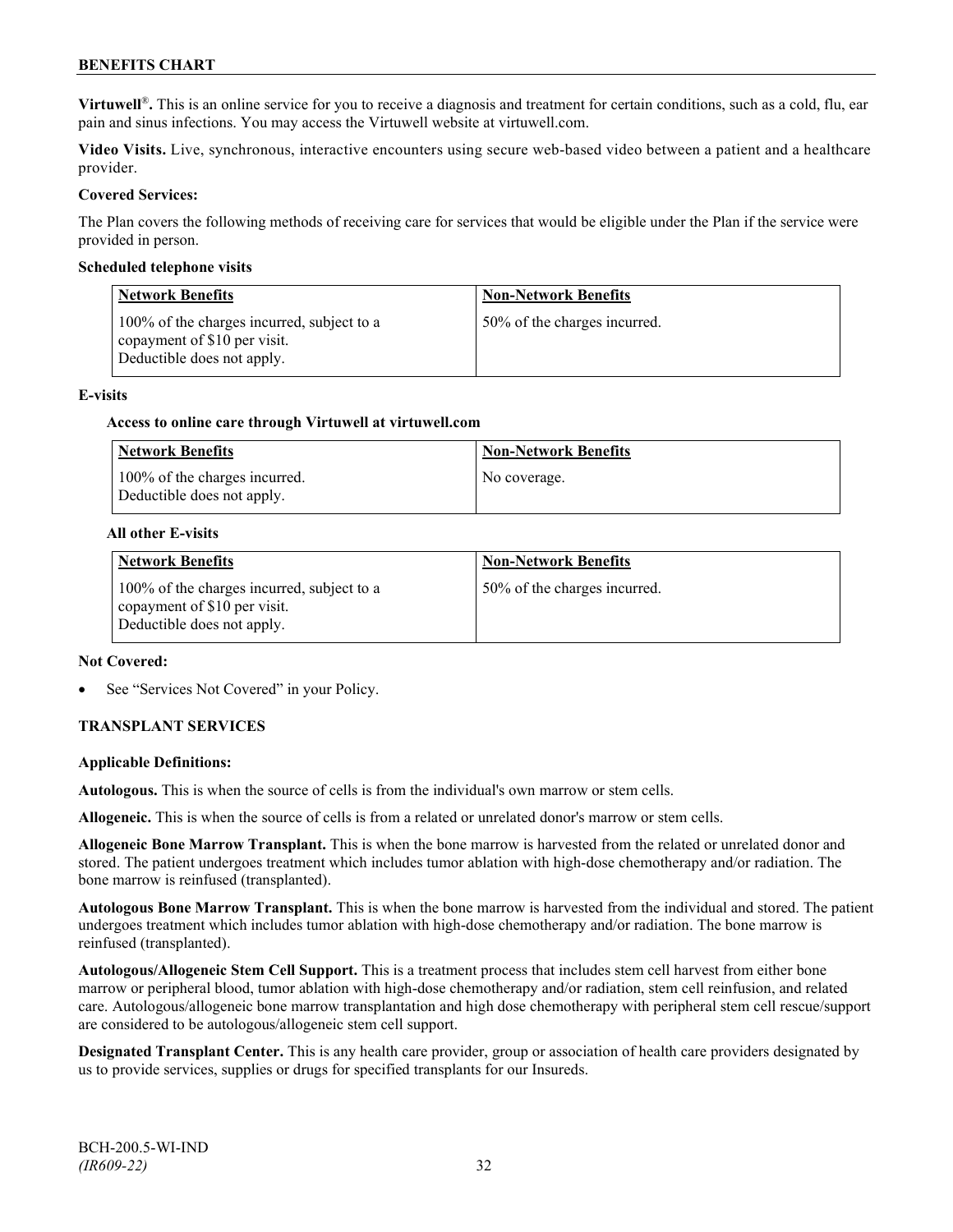**Transplant Services.** This is transplantation (including retransplants) of the human organs or tissue listed below, including all related post-surgical treatment, follow-up care and drugs and multiple transplants for a related cause. Transplant services do not include other organ or tissue transplants or surgical implantation of mechanical devices functioning as a human organ, except surgical implantation of an FDA approved Ventricular Assist Device (VAD) or total artificial heart, functioning as a temporary bridge to heart transplantation.

Prior authorization is required prior to consultation to support coordination of care and benefits.

## **Covered Services:**

We cover eligible transplant services (as defined above) while you are covered under your Policy. Transplants that will be considered for coverage are Limited to the following:

- Kidney transplants for end-stage disease.
- Cornea transplants for end-stage disease.
- Heart transplants for end-stage disease.
- Lung transplants or heart/lung transplants for: (1) primary pulmonary hypertension; (2) Eisenmenger's syndrome; (3) endstage pulmonary fibrosis; (4) alpha 1 antitrypsin disease; (5) cystic fibrosis; and (6) emphysema.
- Liver transplants for: (1) biliary atresia in children; (2) primary biliary cirrhosis; (3) post-acute viral infection (including hepatitis A, hepatitis B antigen e negative and hepatitis C) causing acute atrophy or post-necrotic cirrhosis; (4) primary sclerosing cholangitis; (5) alcoholic cirrhosis; and (6) hepatocellular carcinoma.
- Allogeneic bone marrow transplants or peripheral stem cell support associated with high dose chemotherapy for : (1) acute myelogenous leukemia; (2) acute lymphocytic leukemia; (3) chronic myelogenous leukemia; (4) severe combined immunodeficiency disease; (5) Wiskott-Aldrich syndrome; (6) aplastic anemia; (7) sickle cell anemia; (8) non-relapsed or relapsed non-Hodgkin's lymphoma; (9) multiple myeloma; and (10) testicular cancer.
- Autologous bone marrow transplants or peripheral stem cell support associated with high-dose chemotherapy for: (1) acute leukemia; (2) non-Hodgkin's lymphoma; (3) Hodgkin's disease; (4) Burkitt's lymphoma; (5) neuroblastoma; (6) multiple myeloma; (7) chronic myelogenous leukemia; and (8) non-relapsed non-Hodgkin's lymphoma.
- Pancreas transplants for simultaneous pancreas-kidney transplants for diabetes, pancreas after kidney, living related segmental simultaneous pancreas kidney transplantation and pancreas transplant alone.

To receive Network Benefits, charges for transplant services must be incurred at a Designated Transplant Center.

The transplant-related treatment provided, including expenses incurred for directly related donor services, shall be subject to and in accordance with the provisions, limitations, maximums and other terms of your Policy.

Medical and hospital expenses of the donor are covered only when the recipient is an Insured and the transplant and directly related donor expenses have been prior authorized for coverage. Treatment of medical complications that may occur to the donor are not covered. Donors are not considered Insureds, and are therefore not eligible for the rights afforded to Insureds under your Policy.

The list of eligible transplant services and coverage determinations are based on established medical policies, which are subject to periodic review and modifications by the medical director.

| <b>Network Benefits</b>                           | <b>Non-Network Benefits</b> |
|---------------------------------------------------|-----------------------------|
| See Network Inpatient Hospital Services Benefits. | No coverage.                |